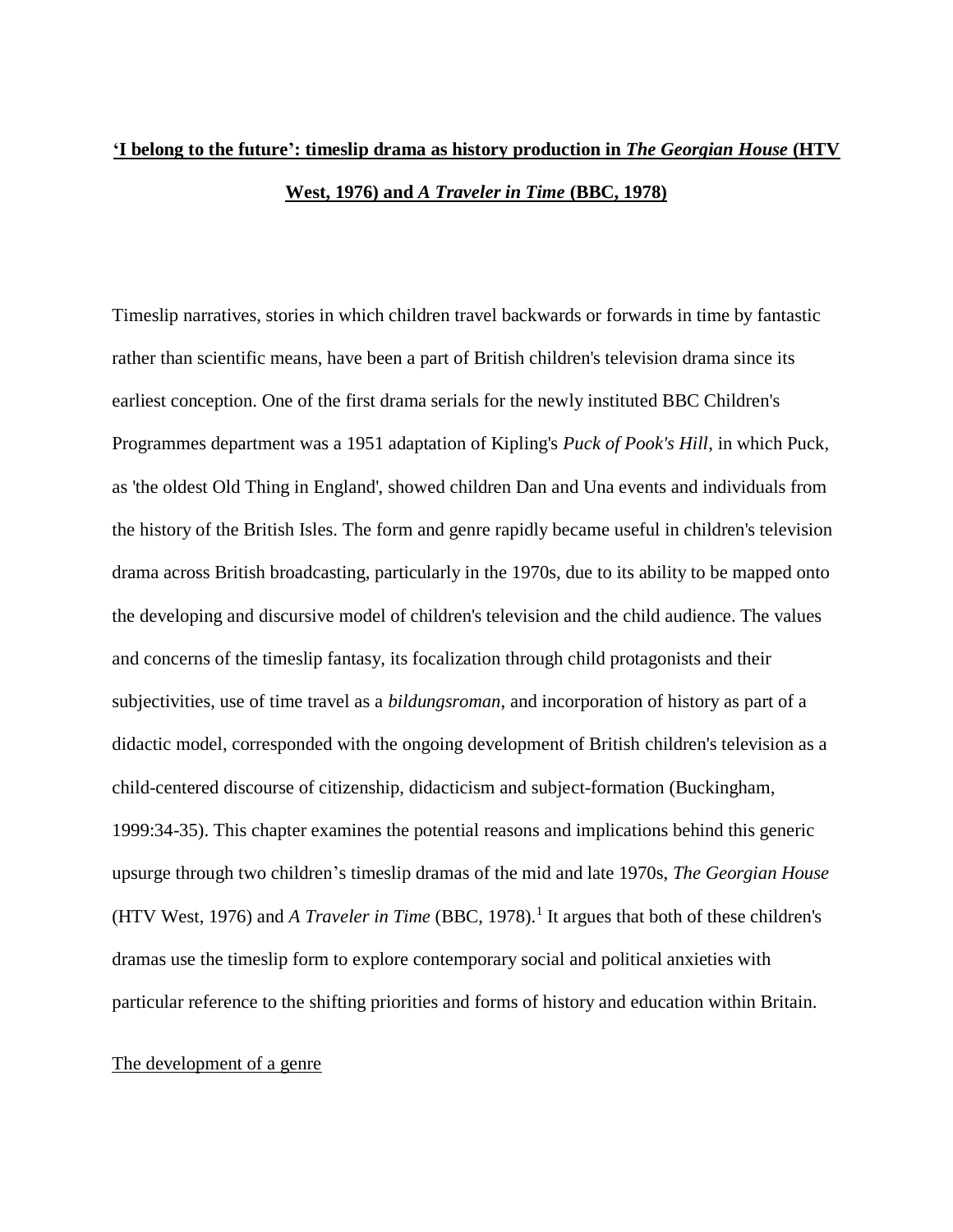Children's timeslip fantasies first developed in literature. Linda Hall locates their origins with Kipling and E.H. Nesbit (1998 & 2003), but they were swiftly taken up by children's television. From the late 1960s, the provision of children's programming by the BBC and ITV had become increasingly stable and valued as a benchmark of public service broadcasting. When broadcasting hours were increased from 1972, the development and expansion of children's television as a schedule and a discourse in both the BBC and ITV picked up pace. However, underpinning and affecting the increased production of children's television drama was the *zeitgeist* of the 1970s, including social, political and economic changes which affected contemporary concepts of childhood, history and British identity. Colin McArthur suggests that these cultural changes may have impacted upon television drama, stating 'it seems reasonable to suppose that a society going through a period of historical transition and finding it immensely painful and disorienting will therefore tend to recreate, in some at least of its art, images of more (apparently) settled times, especially times in which the self-image of society as a whole was buoyant and optimistic.' (1980:40) McArthur attributes the popularity of the historical drama on television in the 1970s, such as *Upstairs, Downstairs* (ITV/LWT, 1971-75), *Poldark* (BBC, 1975-77) and *Edward the Seventh* (ITV/ATV, 1975) among others, to this discursive shift within British society, although as Lez Cooke suggests part of the appeal for 'TV companies in producing multi-episode historical drama series [resided] more in their potential for maximizing and retaining audiences.'(2003:113)

Economically and culturally, timeslip dramas, as a generic hybrid of historical and contemporary drama, were a useful form in 1970s children's television. Their historical, and often literary, associations could satisfy the 'quality' and didactic criteria for which children's television was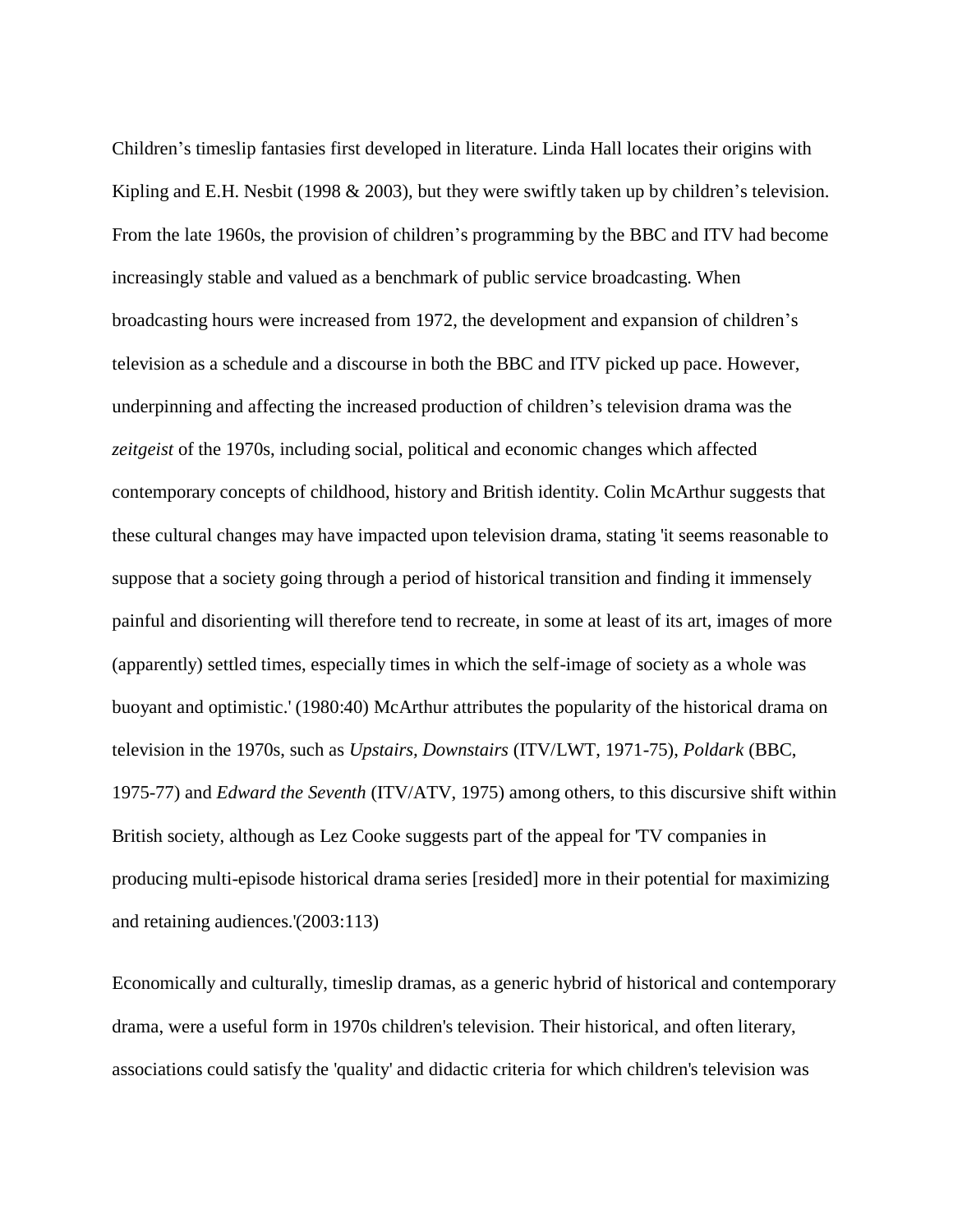scrutinized whilst using contemporary backgrounds and characters as framing devices which would allow the child viewer more equable access to the narrative, the past, and its difference from their own lived experience. At the same time, the timeslip narrative as a nexus of popular memory, identity, and genre could respond to the demands of televisual popularity and social anxieties specific to the production period. In this respect, timeslip dramas, regardless of 'what period history-writing or historical drama is ostensibly dealing with, in reality [...] is providing for the ideological needs of the present.'(McArthur, 1980:40-41) Central to the ideological needs of the 1970s was a need to work through the idea of childhood, education and citizenship in a changing Britain; children's television drama was an ideal form for British broadcasters to interrogate such tensions.

The two programs under discussion provide a useful comparative basis, falling neatly into the two cycles which Helen Wheatley identifies in British children's television: 'a cycle of original serial drama produced for ITV in the 1970s, much of which was created by a core creative team at HTV', and 'a cycle of Gothic costume dramas for children produced by the BBC in the late 1970s and the 1980s' (2005a:386). While Wheatley rightly sees these as Gothic dramas, my concern is rather to explore the use of the timeslip within *The Georgian House* and *A Traveler in Time* as a way of investigating contemporary intersections of education and childhood with ideas of history, identity and citizenship. Both serials reflect social, political and pedagogical changes in post-war society by questioning if not critiquing the dominant practices of historiography in education and the heritage industry. Production spaces, form and aesthetic do not only reproduce history but reflect changes in the pedagogy of history since the early 1960s and into the 1970s. These educational shifts were largely formulated and disseminated through several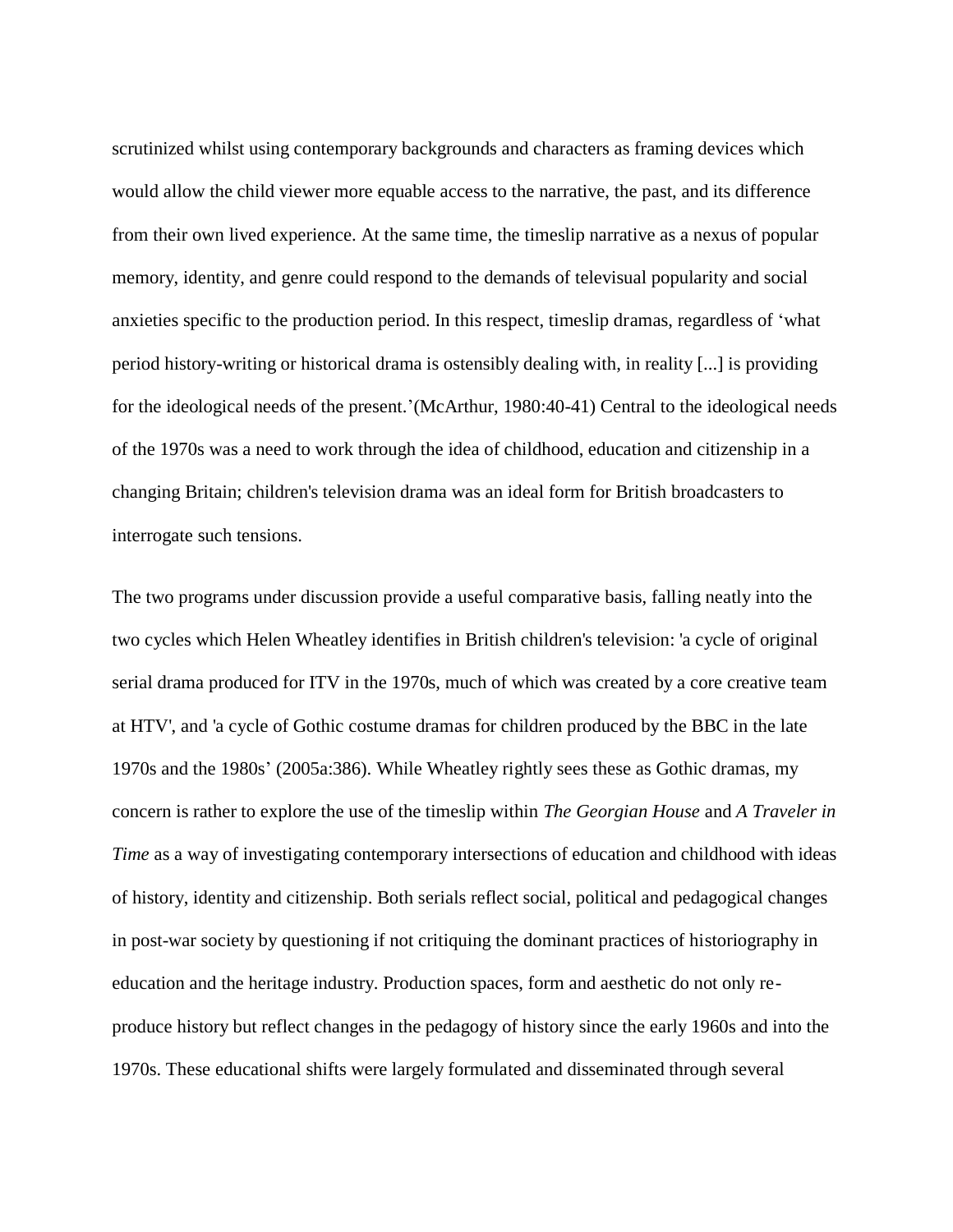dedicated 'Schools' Council projects [which] questioned the assumptions about pedagogy and teaching which underpinned the "great tradition"' in history education (Husbands, Kitson & Pendry, 2003:10). These shifts ran parallel to the theorization of postmodernism throughout the 1970s, corresponding to what Lyotard described as the defining feature of postmodernism, an 'incredulity towards metanarratives'. (1979;1984:xxiv)

The timeslip fantasy drama was particularly suited to investigating historical paradigm shifts and the breakdown of metanarratives such as imperialism, national identity and the concept of a 'great tradition'. According to Tess Cosslett, the timeslip fantasy in children's literature opens up space for 'history from below'. She states:

[T]his genre provides ways out of some of the dilemmas and negative features of "heritage" as a concept and a practice. In many of its variants, the time-slip narrative offers an openness to "other" histories, rather than the potentially nationalistic search for roots; it problematizes the simple access to the past promised by the heritage site; it critiques empty reconstructions of the past; and because of the way it constructs childhood, it evades the dangers of nostalgia. (2002:244)

The capacity of the literary timeslip form to unsettle comfortable orthodoxies of time, history and childhood is also present in the television dramas under analysis. Both serials use time travel to articulate continuities and change within education, society, and the concept of the past in the 1970s, and to interrogate the place of the child in society and in history.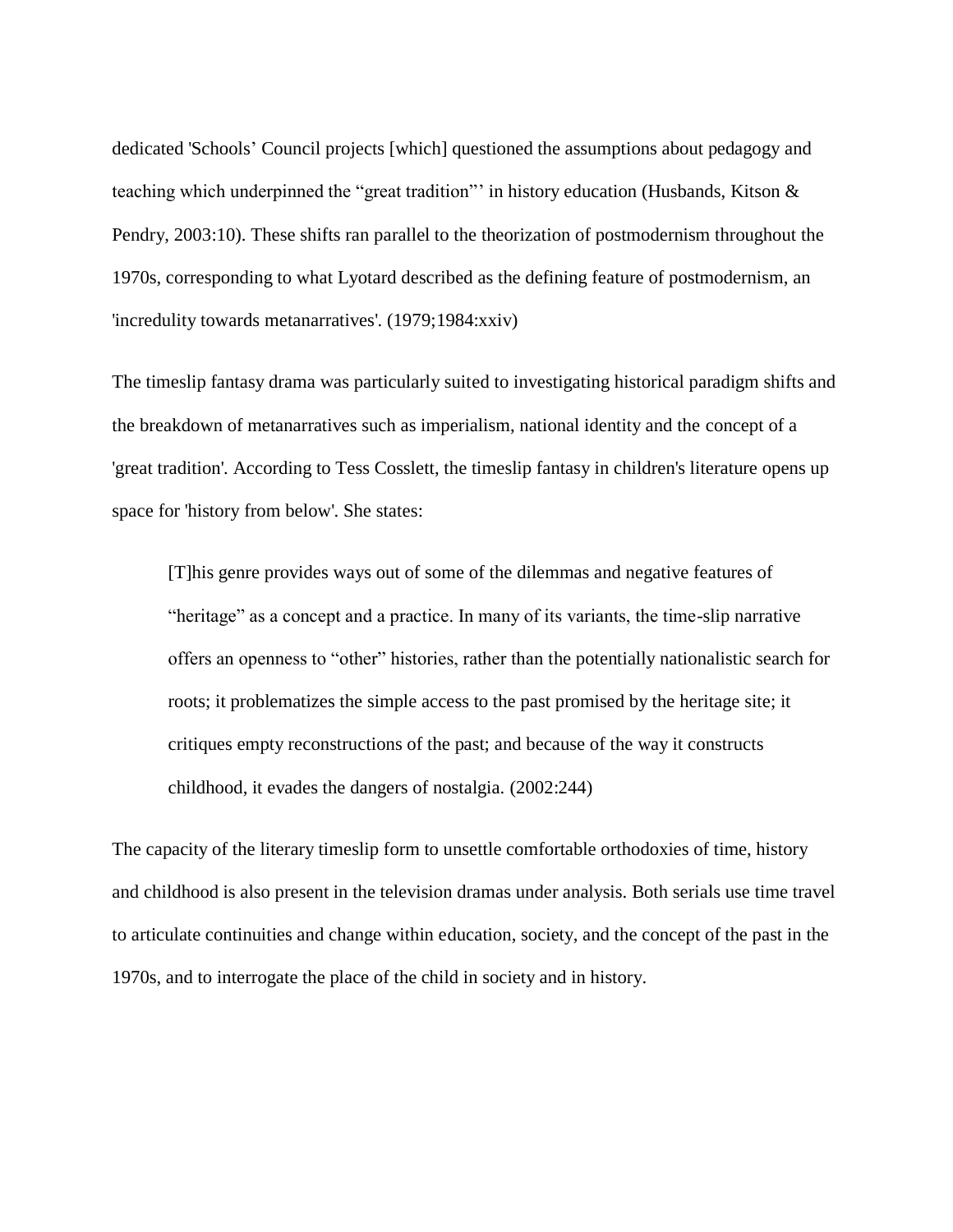## 'Look to Your Future': *The Georgian House* (HTV West, 1976)

*The Georgian House* was produced for the ITV children's schedules by HTV West and transmitted in the after-school schedule in January and February 1976.<sup>2</sup> Children's television schedules were traditionally carved up between the 'big five' ITV majors who had the stranglehold on the national network; for a regional company to even produce children's television was an economic gamble. HTV West, as half of franchise holder HTV which broadcast to Wales and the West of England from 1968 onwards, took a calculated risk in trying to get onto the national network with children's drama. However, HTV West's venture, carefully managed by their Managing Director, Patrick Dromgoole, paid off and by the late 1970s the company had built up a popular and critically acclaimed canon of children's drama, much of it fantastic and not a little terrifying.

In *The Georgian House*, a museum in twentieth-century Bristol becomes the backdrop for a timeslip drama in which two modern teenagers are transported back to 1772. Middle-class Dan and working-class Abbie are thrown back two hundred years to the newly-built Georgian house in which the Leadbetters, a merchant family involved in the Bristolian slave-trade, reside attended by their own slave, Ngo. The doubled space of the Georgian House as heritage site and home was modeled around the quotidian Bristol heritage site The Georgian House Museum, previously the residence of merchant, John Pinney, and his family. Whilst later lauded as one of the founding fathers of Bristol trade and society, Pinney built much of his fortune through the use and trade of slaves for his sugar plantations on the island of Nevis. *The Georgian House* drew on Pinney's business, family, and the 'other', lost history of their slave, Pero Jones, for its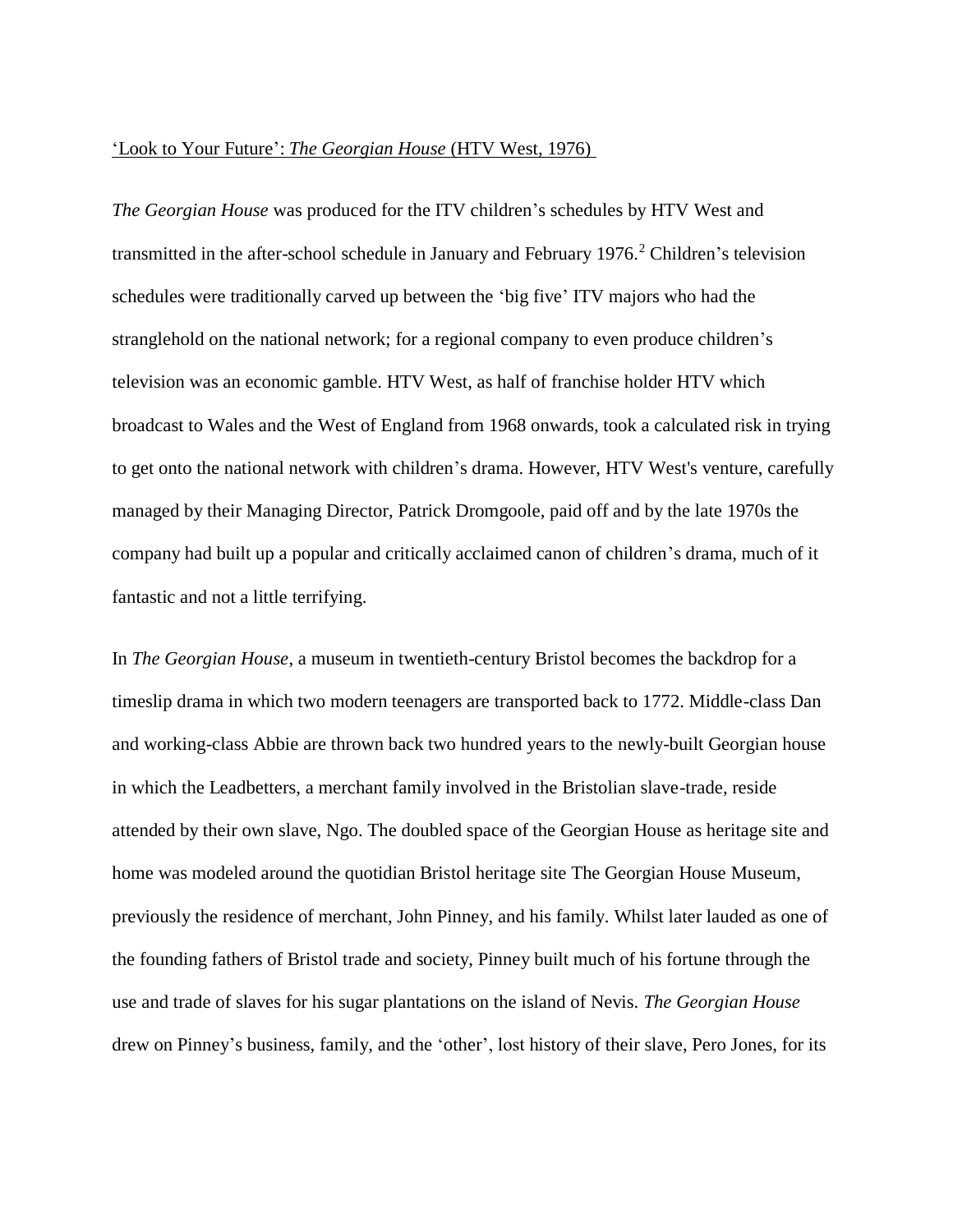narrative. It functions as an adaptation, re-producing regional history to unsettle Bristol's identity, heritage and history and recover 'history from below' for black Britons, the working class and others excluded from the dominant discourse. In so doing, it also establishes another history that counters the popular historical dramas in which those dominant discourses were presented as unproblematic or reconcilable.

Both contemporary and historical time periods in *The Georgian House* were constructed in the naturalist mode; the timeslip itself was the sole nexus of the fantastic, constructed visually through electronic effects and narratively through Ngo's conviction in the ability of his cultural beliefs and artifacts to intercede in his fate. Shot entirely on videotape and in color, it was a studio-bound production, confined to the elaborate domestic and heritage spaces of the house itself, creating a sense of claustrophobia. While the use of videotape enabled Chromakey (color separation overlay) and other electronic effects to be used in representing the fantastic appearances and disappearances of Abbie and Dan, it also created a textural stability between the textual past and present. Consequently, the anxiety of *The Georgian House* was displaced not onto the unknown inherent in the fantastic but was instead located in the ideological difference between 1970s Britain and the Georgian era and the subsequent threat to all three adolescent protagonists. In this respect, it uncovers several 'other' histories and conflicting ideological models, as per Cosslett's analysis, creating a more politicized representation of pedagogy, capitalism and regional history than might otherwise be expected in a children's drama.

The first of these conflicts is in Abbie and Dan's understanding of the Georgian era. Both are students of history who have been accepted to take part in an historical interpretation project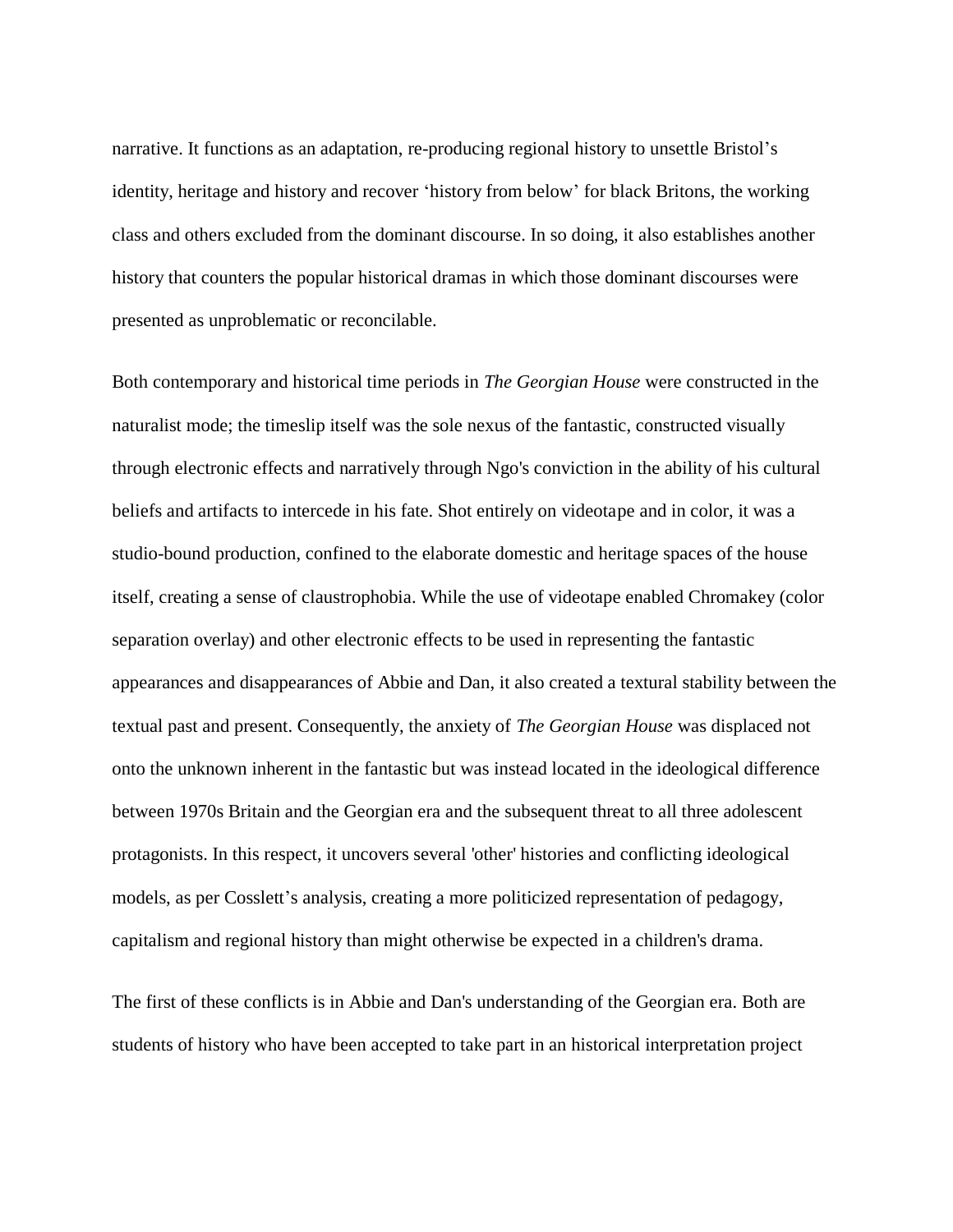within the Georgian House Museum. Dan's enthusiasm for the Age of Elegance, which 'is rather [his] thing', is based upon bourgeois society and its relationships, while Abbie's passion is for the relationship between labor and material culture, offering a potential working-class 'history from below'. She proposes using a flat-iron in a demonstration of Georgian household skills, much to resident custodian Ellis's disbelief, and waxes rhapsodic about the architecture and decor in the recreated drawing room: 'Incredible craftsmanship,' she says of a carriage clock. 'Imagine anyone taking such care today!' 'Or commissioning it,' Dan says. 'You'd have to be a Paul Getty.' 'Or a Tory Town Council,' says Abbie slyly, and Dan responds, 'Or a trades union'. *The Georgian House* thus sets up its contemporary narrative within a discourse of labor, class, and economy, a discourse complicated further by the timeslip to the Georgian era. The focus and accuracy of Abbie and Dan's historical knowledge, as well as their identity, is challenged when, posttimeslip, their social roles have been reversed: Abbie, originally from a council estate, becomes Miss Abigail Ventnor, the Leadbetters' cousin, and Dan, the public schoolboy, becomes her servant. Unaccustomed to the roles they must now play or the social and labor structures they may access, both must 'let go of mistaken stories or theories about the past' as 'the simple access to the past promised by the heritage site is problematized.'(Cosslett 2002:244) Their understanding of the historical period through empiricism and the heritage space is challenged when they are made subject to and complicit in social, political and racial discourses antithetical to their twentieth-century beliefs.

Foremost among these is the right of the Leadbetters to own and dispose of Ngo as a possession. The slave trade then flourishing in Bristol is naturalized within *The Georgian House* as part of Bristol's civic identity and British nationality. Thomas Leadbetter, the patriarch of the house,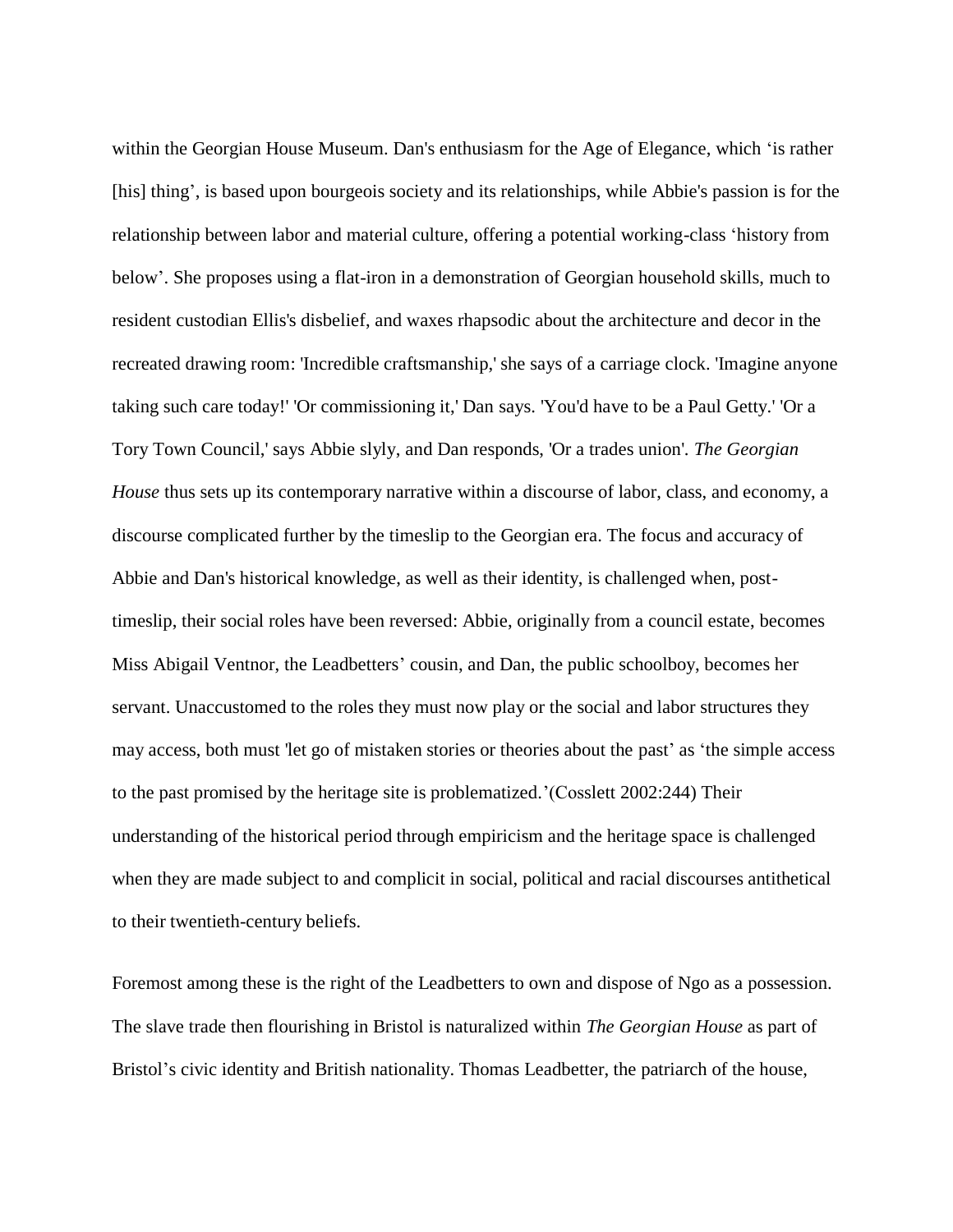declares that his involvement in the slave trade contributes to the prosperity not just of his house but of the nation as a whole: '[W]hy, the whole balance of our land would collapse were it not for men such as I.' His rhetoric establishes the slave trade as part of British and Bristolian history but goes further in presenting it as part of a systemic ideology of national and imperial power. Even socially progressive elements of Georgian society, such as the Leadbetters' guests Hezekiah Allsop and Madame Lavarre, are revealed to be invested in the status quo, returning Ngo to Leadbetter after he tries to escape with them (Network DVD:TGH Script 6). The Georgian ideology is therefore not presented as glossy and unproblematic, as per many costume dramas, although its nostalgic connotations are reinforced as part of the twentieth-century heritage experience: Ellis tells Abbie, 'You just tell them that the Leadbetters were rich, and that the rich don't have any problems'. Nor is the narrative of slavery in Britain shown through an isolated and dramatic incident but as part of an axiomatic discourse. Racial, gender and class inequalities within historical British society are inherent at every level, and represented and reinforced through the domestic spaces of the Georgian House. Ngo and Dan are relegated to the kitchen, sleeping under the table and regularly threatened with violence. Abbie, as a relation of the Leadbetters, has her own bedroom, but as a young woman her movement and agency are constrained to the upper floors.

While Abbie is threatened with a return to Cornwall when she resists the Georgian ideology, Ngo faces more immediate and physical threats. Leadbetter intends to send him to Jamaica as a field slave, underlining Ngo's textual and historical status as a 'commodity form'. Once again, Abbie and Dan's knowledge and enthusiasm for the Georgian period is undermined: Abbie is made aware of the troubling history behind the 'beautiful things' she admired and the tyrannies of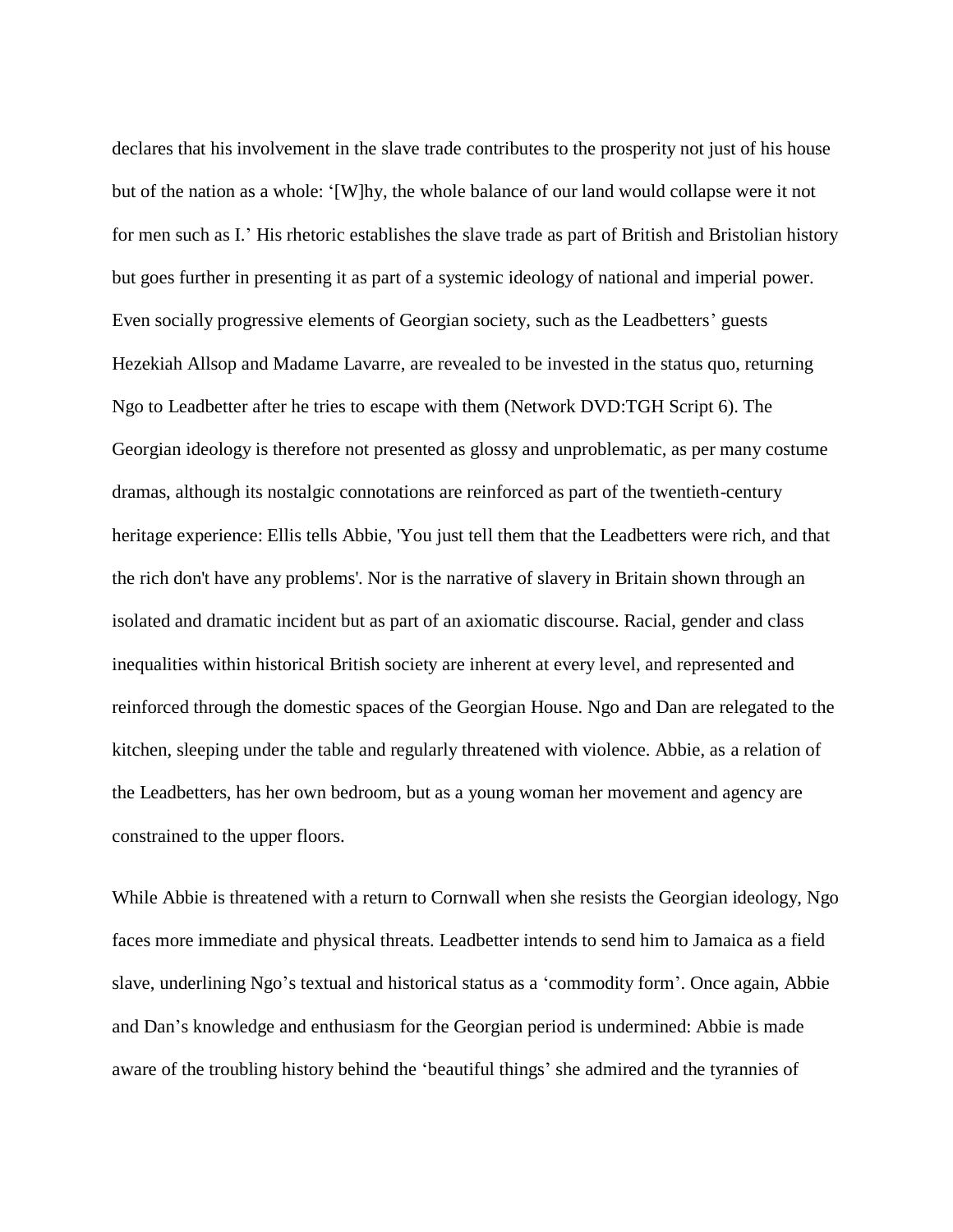capitalism, and Dan is awakened to the oppression and marginalization inherent in 'elegant' society. Ngo, the most oppressed character, is even marginalized within the *mise-en-scène*, framed within sets and narrative in the same way as furniture: in several scenes, the white characters are foregrounded as they engage in dialogue whereas Ngo is visible but mute, static and out of focus in the rear of the shot. As part of this framework of race and objectification, Ngo is also used as a fetishized commodity. Not only do the Leadbetters outfit him in exoticized livery, reinforcing his status as part of the household furnishings, but in contemplating the loss of Ngo from the Leadbetter household to the dangerous labor of the plantation, their friend Lady Cecilia muses, '[T]hink what delicious fun you'll have looking for a new one.' While Abbie protests that Ngo is a human being, the ideology of the period including a naturalized view of race-based slavery is presented through trade, patriotism, family life, gender roles and domestic spaces 'as 'the "social cement", in Gramsci's terms, whereby the power of dominant groups is maintained without regular and widespread recourse to physical coercion.'(McArthur 1980:1)

Race and its treatment within British society is the key paradigm shift for *The Georgian House*; correspondingly, Ngo is more than a cipher or a victim. The production makes him the locus for values of individualism, multiculturalism and national identity but it avoids the trap of making the white characters his saviors. The timeslip that transports Abbie and Dan to the past is generated by a carving belonging to Ngo, which, although later appropriated by Leadbetter, reflects the power and resistance of a subaltern subject through culture, history and voice. He emancipates himself through his own agency and intelligence, and his collaboration with Abbie and Dan. In a decade when Race Relations Acts were breaking down color bars in labor and society, this seems a valuable reflection of changing attitudes to race, class and British identity,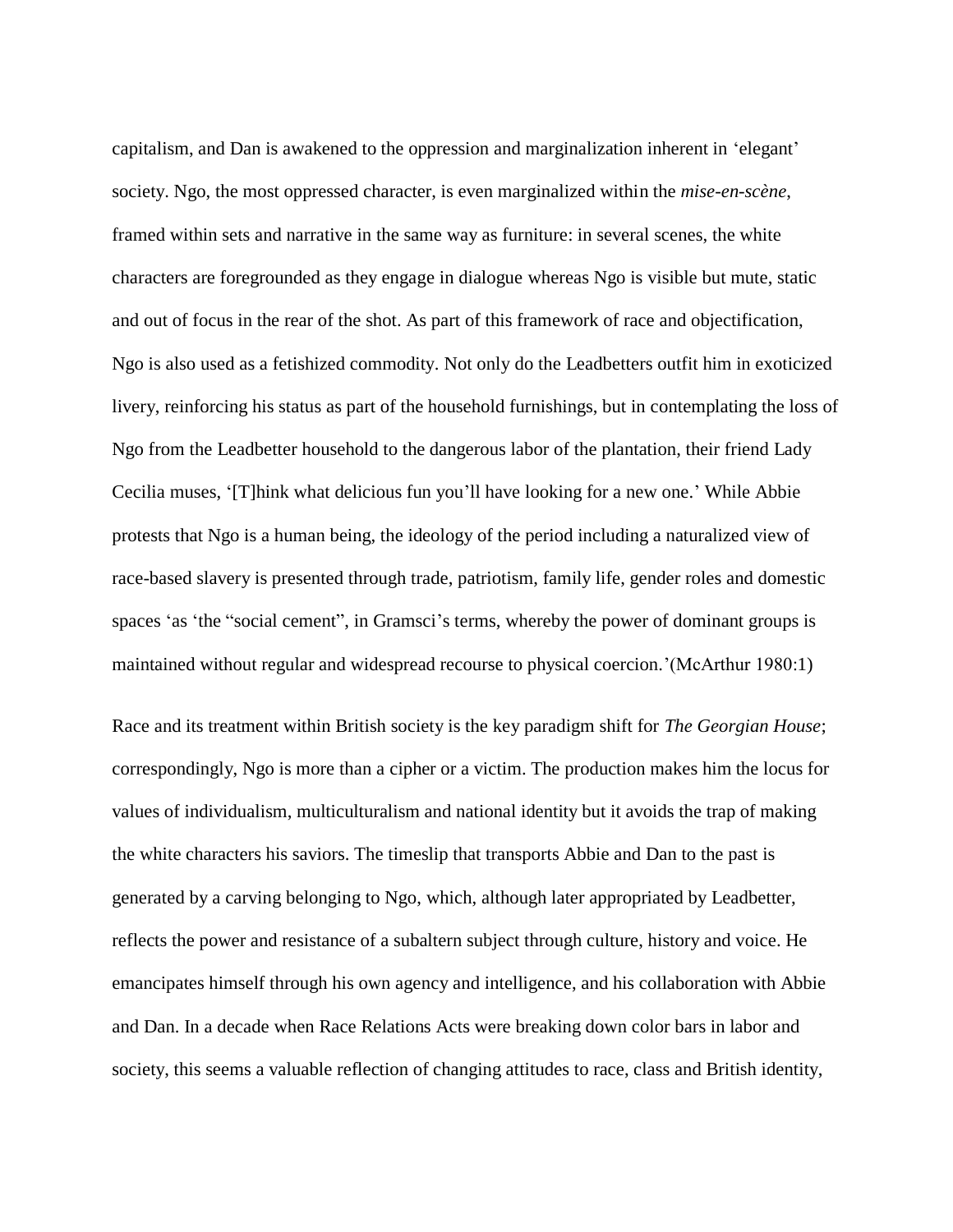despite the ongoing popularity of more problematic programs such as *Love Thy Neighbor* (ITV, 1972-76)*, The Black and White Minstrel Show* (BBC, 1958-78) and *It Ain't Half Hot, Mum*  (BBC, 1974-81). However, *The Georgian House* does not merely reflect contemporary changes in British society but attempts to recover a black experience of the slave trade, an 'other' history obscured until recently in cities like Bristol and Liverpool. The Mansfield Judgment acts as the narrative and temporal pivot of *The Georgian House*: its enactment on 22nd June 1772 guaranteed the freedom of slaves in Britain and therefore effectively ended the slave trade as a profitable enterprise. It also made those disenfranchised slaves British citizens, but, as Ngo comments, the freed slaves 'are desperate, so they betray each other. […] They have no money, no work, no hope. I do not know why they decided to free us without making any provisions for our wellbeing.'

Ngo is as much a part of this discourse of British identity, integration and citizenship as Abbie and Dan. The final episode uses historical documents to resolve Ngo's fate. A regional newspaper reveals that, in 1816, 'Mr Ngo Aboyah, the wealthy timber merchant of Sierra Leone and co-founder of the new city of Freetown, was welcomed by the Bristol Society of Merchant Venturers following his arrival in our city.' It adds that Ngo intended to 'endow a fine charitable institution for the housing and education of former slaves and their descendants,' affecting civic history, spaces and identity and indicating the contribution of black Britons to contemporary and historical Britain. This ending suggests that British national identity and citizenship is constituted through contemporaneous British values of multiculturalism, civic engagement and personal identification and contribution to the nation-state, but it also introduces new methodologies of historical interpretation. *The Georgian House* exposes tensions within historiography by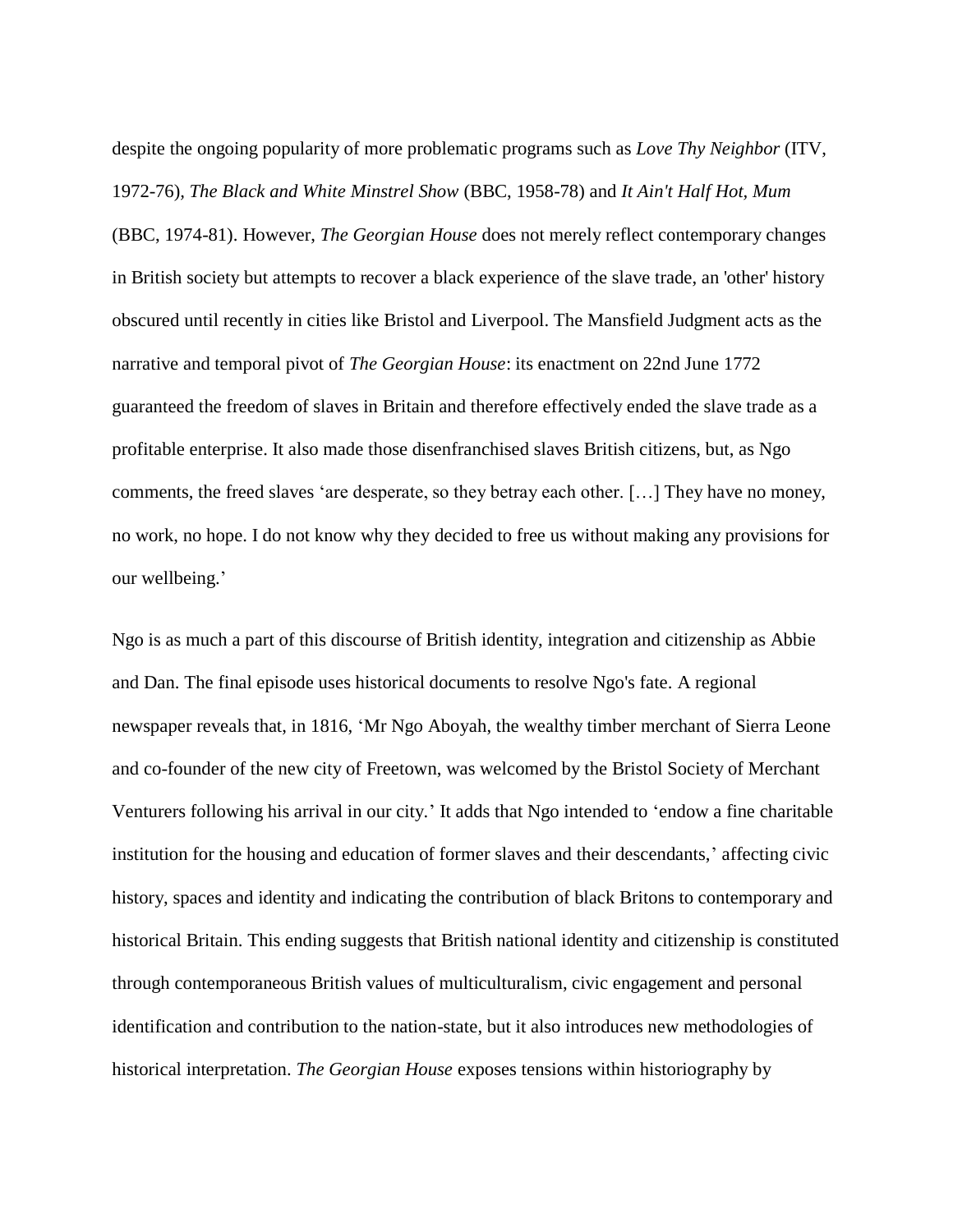contrasting easy concepts of nostalgia and aestheticism with the hierarchized oppression through race, class and gender which produced the material culture and national identity, an approach which also reflected contemporaneous shifts in the teaching of history within national education.

The British Schools' Council was influential in the debate about the purpose of British education in the 1970s, and in the subsequent implementation of changes in curriculum: in 1976, it published *A New Look at History*, a project originating in the concerns of 'teachers of history [...] obliged by the current waves of curriculum reform to question the purpose and method of history in the classroom' (1976:2). First initiated in 1972, it sought to justify the place of history within the educational curriculum, how adolescents between 13 and 16 could most productively approach and synthesize history, and which teaching modes would best facilitate this. It proposed new approaches to teaching history, such as Marxist history, the use of historical documents and the invocation of lived experience to encourage a more holistic approach to historical study. *The Georgian House* reflects these concerns and approaches in its construction of education and history by incorporating quotidian historical events and documents such as *Felix Farley's Bristol Journal*, a historical regional newspaper, to reveal not only narrative but the mechanics and glossing of ideology which worked to brutalize and repress its characters. Likewise, the production's representation of 'lived experience' and its spatial and social restrictions, inequalities and naturalization, throws into relief the complex interaction of heritage, nostalgia and social responsibility. The 'dominant ideology,' as described by McArthur, which 'refines itself out of existence, the *dominant practices* in social institutions and groups becoming naturalized,' was unearthed and questioned by *The Georgian House*, not just for the Georgian period but for the 1970s as well (1980:7).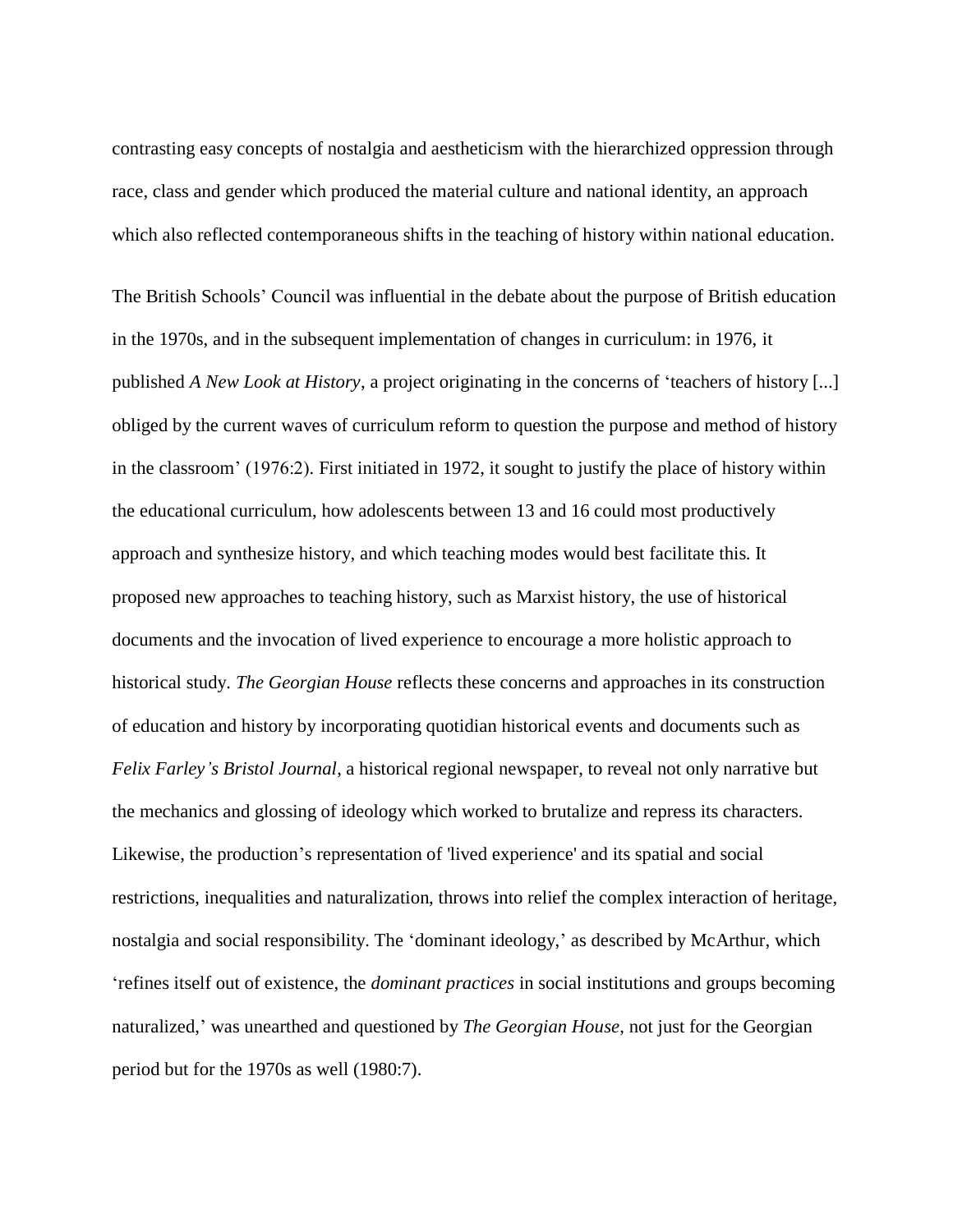When Ngo manages to timeslip to the future, he rejects the 1970s' ideology and spaces as Abbie and Dan rejected those of the Georgian era, describing contemporary Bristol as 'a hell' with its noise, pollution and 'madness'. Ngo's discontent with the present, and an ending in which Dan and Abbie are dismissed from the Museum by Ellis for their attempts to change the past, suggests that while racial, gender and class politics had improved in two centuries, they remained far from utopian. *The Georgian House*'s refusal to valorize either past, present or future, along with its representation of 'other' histories, may be attributed to changing conceptions of race, history and education in the 1970s. Similarly, its articulation of race and nationality was located through the changing conceptions of Britain in the wake of the 1948 arrival of MV Empire Windrush which carried the first large-scale immigration from Jamaica; a Britain in which multiculturalism was not a set of values quickly or easily arrived at but an uneasy and ongoing negotiation, organized through politics and media as much as through social relationships. Bristol was not immune from these tensions: an influential boycott of Bristol buses in 1963 was organized to protest the bus companies' employment color bar, and the Bristol riots of 1980 were linked to increasing racial tensions within the city throughout the 1970s. Elizabeth Kowaleski-Wallace suggests that such 'political tensions between the city's black and white populations ought to be traced to a missing history of slavery' (2006:26).

Twenty years before the formation of the Bristol Slave Trade Action Group and subsequent acknowledgements of Bristol's role in the Atlantic slave trade, then, *The Georgian House* attempted to recover, at least in part, this missing history and 'other' histories from below, incorporating and transmitting new pedagogies and new British values and identities.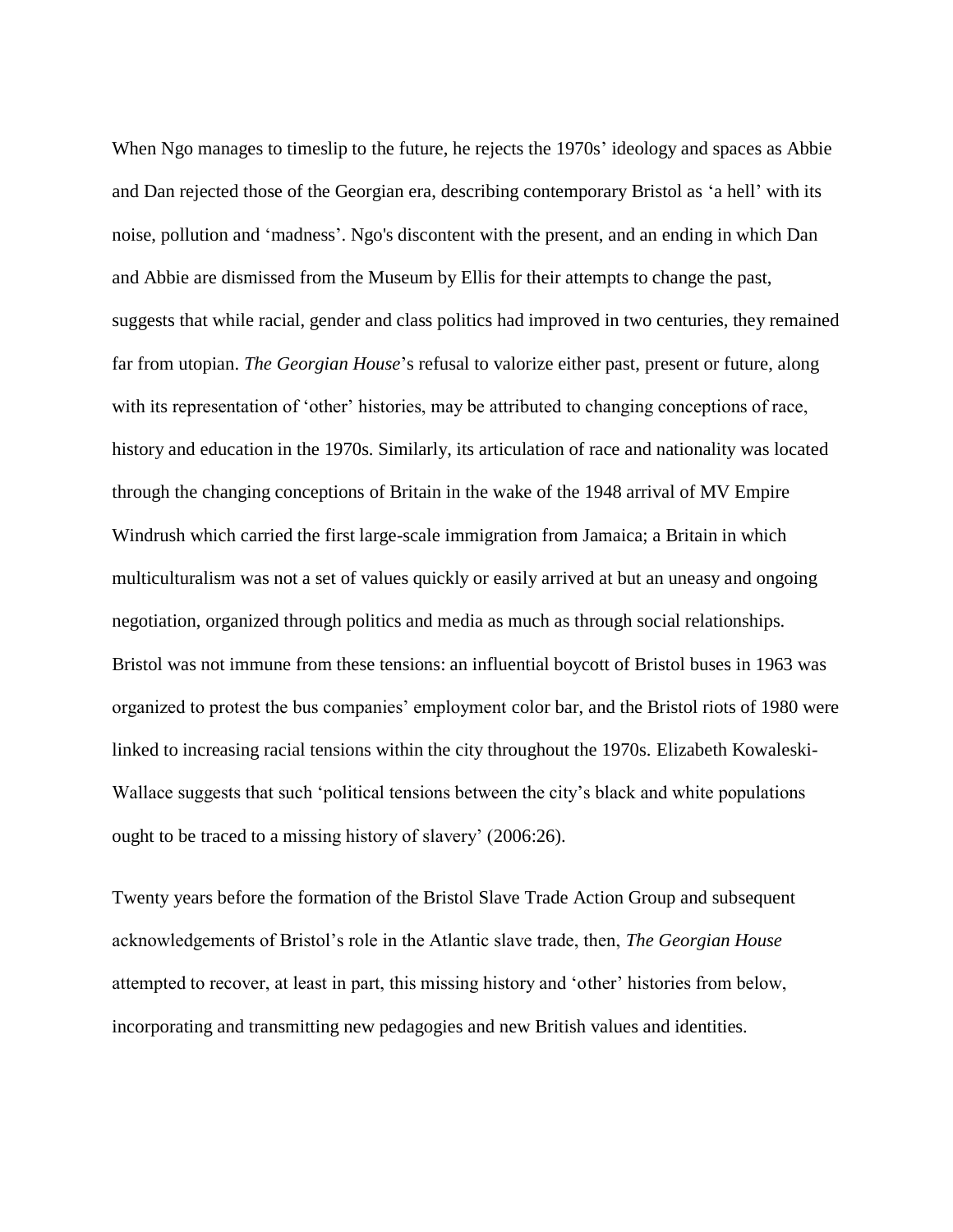#### 'Time everlasting': *A Traveler in Time* (BBC, 1978)

The BBC's adaptation of Alison Uttley's *A Traveler in Time* was broadcast two years later in January 1978, and was directed and produced by Dorothea Brooking, known for her sensitive, polished children's dramas for the BBC. The original text, first published in 1939 and reflective of Uttley's nostalgic memories of her own Derbyshire childhood, told the story of Penelope Taberner, one of three children who go to stay with their aunt and uncle at Thackers, an Elizabethan farmhouse. In the historic house, Penelope is able to step back through time to the sixteenth century when then-owners of Thackers, the aristocratic Babington family, were involved in a plot to free Mary Queen of Scots, held at nearby Wingfield Manor at the order of her cousin, Elizabeth I. This escape plot was based on the popular legend that while Mary was imprisoned there, she was visited by fellow Roman Catholic and admirer Anthony Babington disguised as a gypsy. He would subsequently conspire with English and Spanish Catholics to assassinate Elizabeth and put Mary on the throne in the ill-fated Babington Plot. While the events of the novel are fictionalized, therefore, the places, characters and political background are real.

Like *The Georgian House*, then, *A Traveler in Time* is located around a fictionalized representation of quotidian historical events, and this tension between history and drama is located around the material and mediated re-production of historical space. Where the HTV production recreated the Georgian House in painstaking and expensive detail in the studio, down to 'door handles and lock escutcheons' (Network DVD notes), the BBC adaptation complicates levels of reality and fiction by filming within the quotidian historical spaces on location.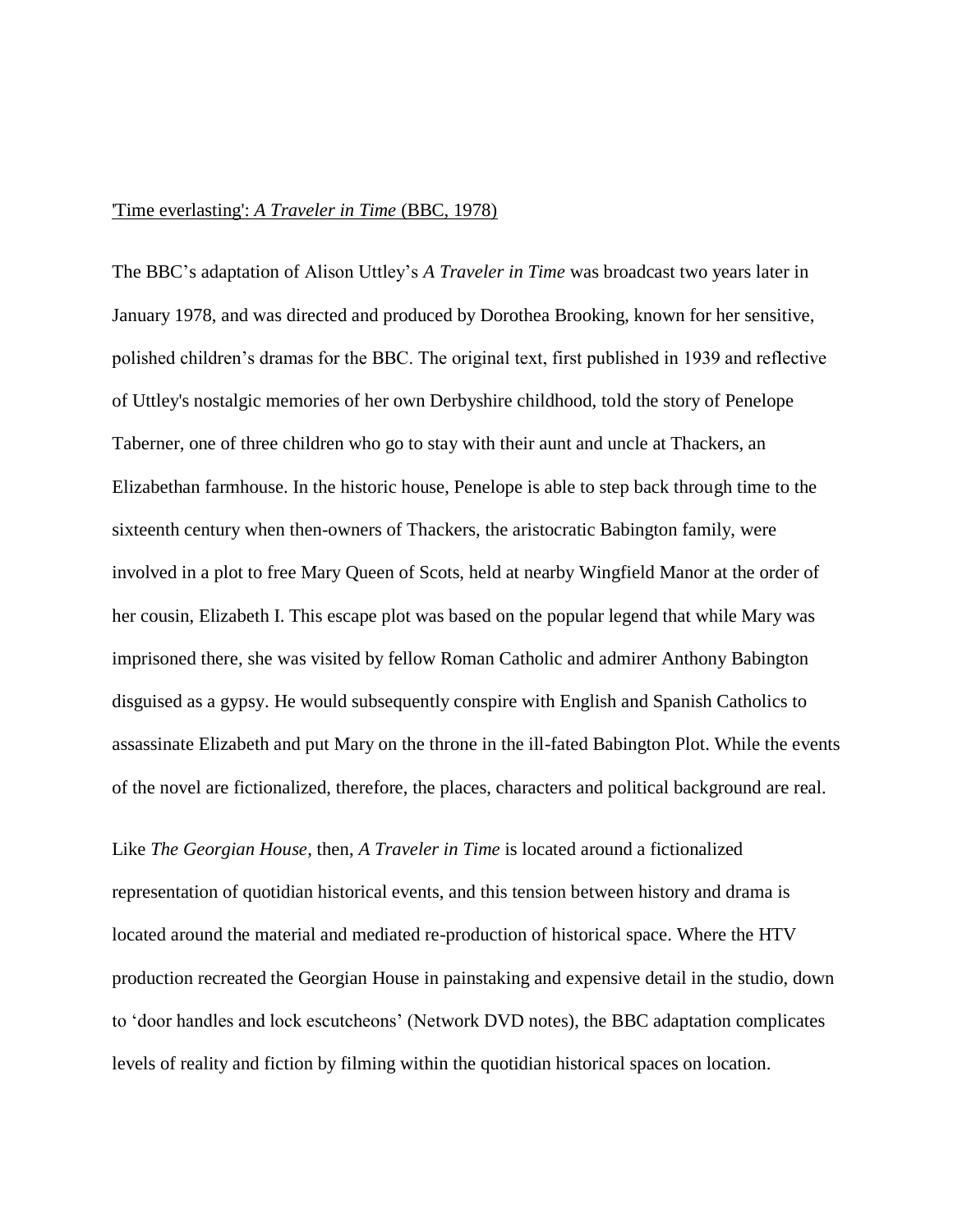Thackers was recreated at Dethick Manor Farm, previously Dethick Manor and Uttley's original inspiration for the novel. The farmhouse was the locus for the historical narrative and was also central to the escape plot in which the Babingtons and their retainers attempted to tunnel from Thackers to Wingfield Manor to free the Queen of Scots. However, not only was the Babingtons' ancestral home used as a location, but the Queen's captivity was filmed in the ruins of Wingfield Manor itself. The location of the drama in and around quotidian historical locations is reminiscent of Colin McArthur's critique of the narrator within factual historical programs:

This locating of the narrator in the actual substance of his narration offers a quasitalismanic guarantee of truth: the place actually exists, therefore what is said must be true. (1980:29)

*A Traveler in Time*'s location of characters in the actual substance of the drama creates a space through which contemporary ideas of history, heritage and education could be invoked and problematized. The timeslip becomes a nexus of not only historical periods but a way of troubling the binaries of knowing and learning, reality and fiction, belonging and exclusion, and childhood and adulthood.

In her analysis of children's timeslip literature, Tess Cosslett suggests that Penelope is one of those '[c]hild protagonists who rediscover a sense of territorial belonging, by simply returning to ancestral homes and connecting to their "real roots"' (2002:246). Penelope is however not a Babington, although her twentieth-century education allows her to move amongst them. Penelope's "real roots" are with Dame Cicely Taberner, the Babingtons' cook, suggesting a 'history from below'. Affiliation with Thackers in the past, as in the present, is not associated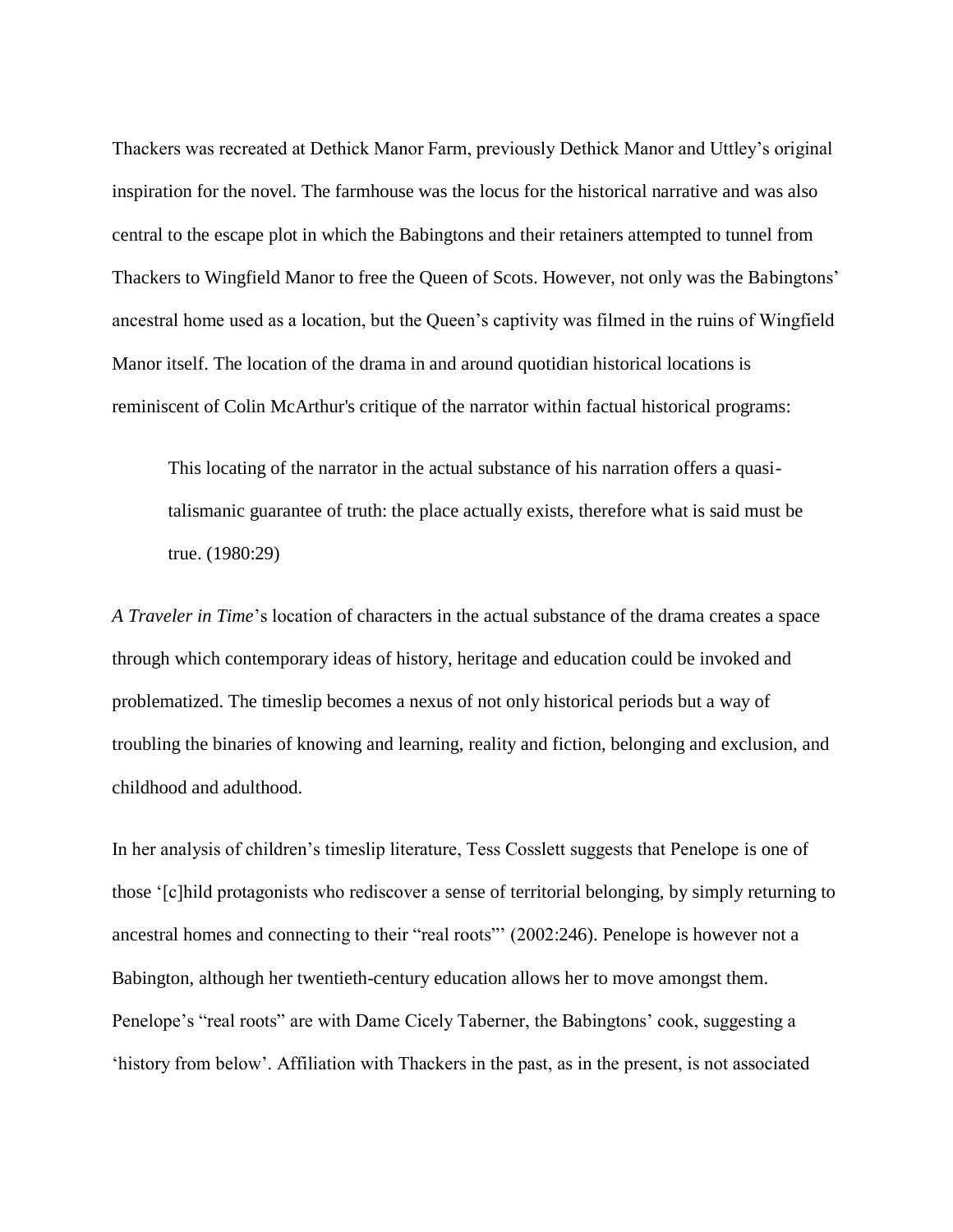necessarily with ownership but with community, responsibility and continuity. The feudal ideology of the narrative is consequently glossed over in favor of a dialectic of past and present values. Penelope can, like Abbie and Dan, move between the physical and ideological spaces of the past, and suggest '"a new version of the national past"', located 'in the practices of oral, local and family history, and […] particularly evident in the way that history is taught in the schools, and in the institution of "heritage" sites and activities.' (Cosslett 2002:244-245) However, the disjuncture between the two historical ideologies is subsumed in the continuity of Thackers itself.

While Thackers is shown as an historic house, it is also a contemporary domestic space, making it a site of lived and 'living history'. Elizabethan objects are used by the Taberners as everyday items in the 1970s as are old traditions, such as herbalism, thereby constructing the rural as the site of historicity and continuity. Penelope rejects the London of her family and home, stating that their modern kitchen 'isn't warm and comfortable' like Thackers' adding later, 'I wish I lived here. I'd stay here forever.' Penelope's visits to Thackers in the novel take place over several years accompanied by her family from London, but in the adaptation her visit is made in isolation and only lasts several weeks as she recovers from pneumonia. The adaptation therefore further compresses and dislocates time, making Thackers a place where staying forever might be possible. Penelope's ability to see the Babingtons, 'quite alive, like you and me!', a hereditary trait of the Taberners, makes her 'always-already' part of a family and community identity, organized around the house and to a lesser extent the landscape. Perry Nodelman points out that Thackers is both the narrative and ideological locus of the production: 'the heart of the novel's meaning', indicating that '[t]he passage of time means that everything must change, so that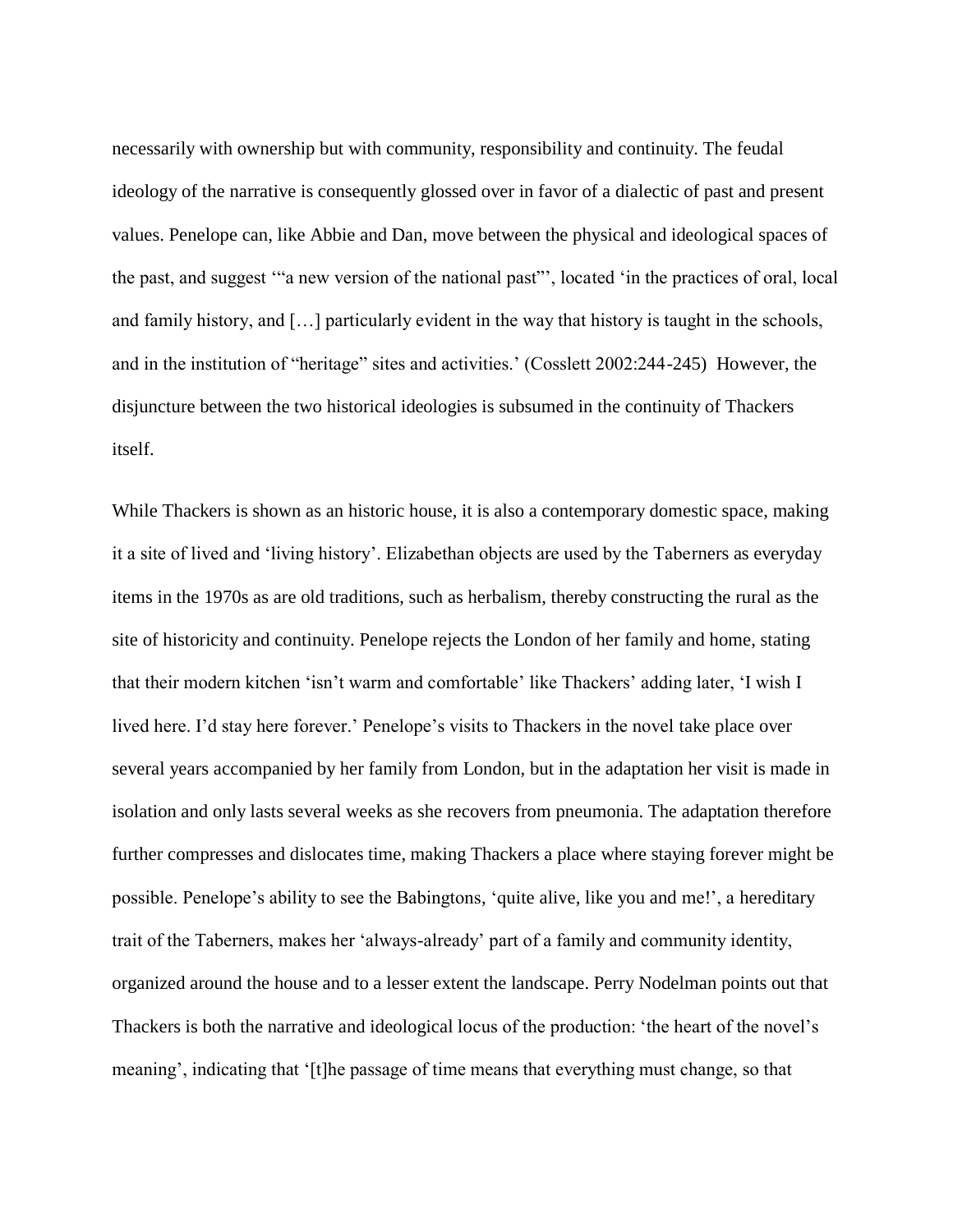everything must die; but the continuance of the house and of old ways for doing things within it means that time's passage does not matter, for despite it, things do continue in the same way.' (1985:8) The use of the quotidian locations reinforced these values of authenticity and continuity within the serial, but necessarily had implications for its aesthetics.

In contrast with *The Georgian House*'s studio-bound production on videotape, *A Traveler in Time* was shot largely on location in Derbyshire on film and around the actual physical sites associated with the historical events and characters.<sup>3</sup> The BBC serial, like the HTV production, questioned the concept of history, childhood and learning in the 1970s but its exploration of the historical ideology had a different focus. Where *The Georgian House* located history and pedagogy within a museum and used timeslips to expose the characters to lived history, *A Traveler in Time* used a farmhouse that had been in the family for centuries and the persistent traditions, timeframes and language of the locality to make contiguous the lived histories and heritage separated by four centuries. History in *A Traveler in Time* is always-already there, not just as part of the heritage discourse but as part of everyday, domestic life. The house, traditions and artifacts are shown being used in both time periods, establishing a continuity of regional and family history: modern-day Aunt Tissie 'still stick[s] to the old-fashioned herbs' to keep moths from the linens, a practice also shown in the historical narrative, and later declares, 'This old pan's been at Thackers as long as I can remember, and before that. It's almost as old as the house.' 'Perhaps,' suggests Penelope, 'it was used by the Babingtons!' Thackers' domestic spaces and practices are history, a 'rootedness' arguably lost in the 1970s. The production's expansive, even cinematic, aesthetic created by the primarily filmed production of *A Traveler in Time* on location in the houses, landscape and culture of Derbyshire contributes to this construction of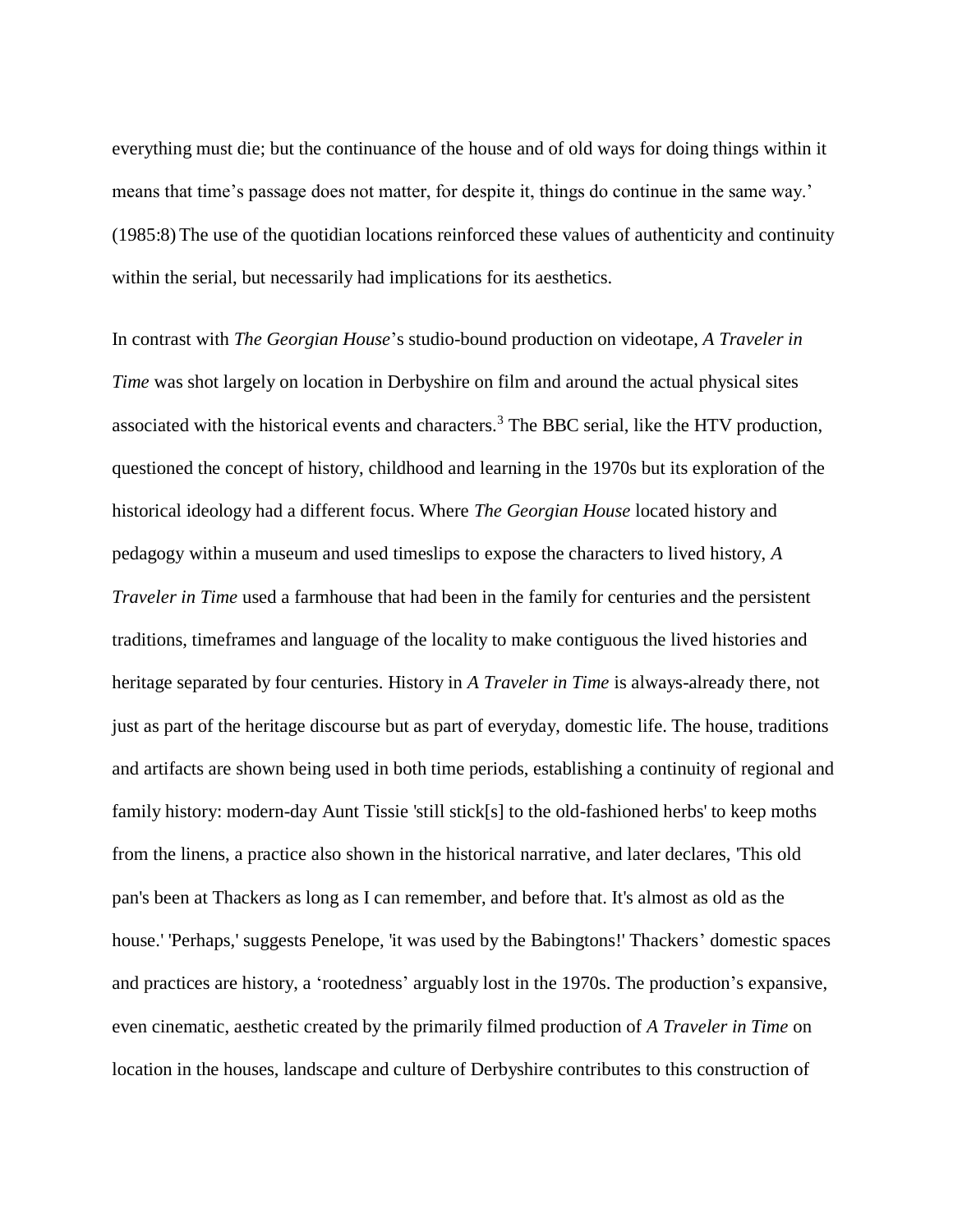place and mood, reflecting Peter Hunt's statement that within English fantasy, 'places *mean*.'(1987:11)

Penelope therefore enters another time, as Abbie and Dan did, but due to the construction of the past as accessible and ideologically contiguous through place and family, she does not reject the 'social cement' of the historical period as they do. Just as the places, spaces, and objects exist in both eras, so too do the values of loyalty to the land, the local community, and the continuation of Thackers. Despite the nationwide, historical shifts in religion and state, the serial suggests that these can be reconciled if core local values are maintained; it is implied that Anthony Babington's plot fails because he in turn fails to uphold the sanctity of Thackers and his responsibilities to the land and his estate. He places the national above the regional: Francis says to Penelope, 'I'm afraid Anthony will be ruined, whether he saves the Queen or not. The money is running away like the River Darrant.' Penelope might turn away from the dominant national ideology and history located around the Virgin Queen but she does so in order to protect Thackers. Paradoxically, she attempts to change history in order to preserve history. The ideological conflict is therefore displaced from the difference between past and present to other historical tensions: regional and national histories, Catholic and Protestant, received history and lived history. Consequently, *A Traveler in Time* is less radical in its recovery of history than *The Georgian House* while still incorporating the resistant formal strategies which Cosslett identifies in timeslip fantasies: 'other' histories and other epistemologies.

These other histories may be meta-textual as much as diegetic: Dolly MacKinnon posits that Uttley's original text 'voiced counter-narratives that demonstrated personal (predominantly but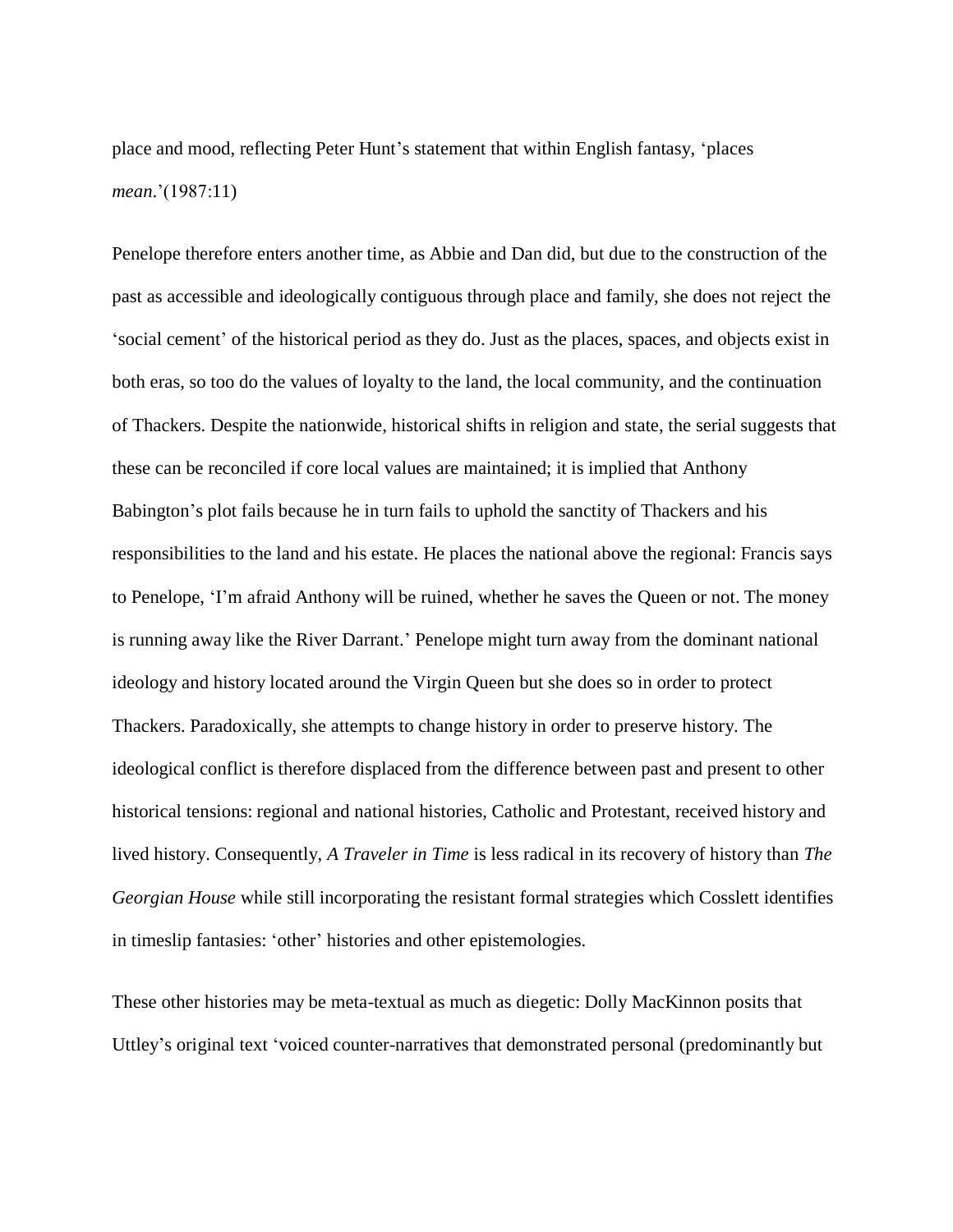not exclusively female), collective and national threads in the historical narrative, such as gender roles, fighting for religious and political tolerance and women's rights.' (2011:813) 'Furthermore,' MacKinnon points out, 'Uttley was contributing to a long matriarchal tradition of historical fiction about Mary, Queen of Scots, that questioned the standard masculinist British History narratives.' (2011:811) These counter-narratives suggest some of the previously marginalized discourses which the new pedagogical emphases of history in the 1970s, '[i]nnovative methodologies, an interest in the experiences of the dispossessed and oppressed and a new openness to influences from sociology and anthropology' (Husbands, Kitson and Pendry 2003:10), could recover both in education and, I argue, children's television drama.

These alternative historical perspectives, the revelation of previously hidden information, and new understandings of time, reality and learning are also suggested in the aesthetic of *A Traveler in Time*. The slipperiness of narrative time and subjectivity is reinforced by the use of unusual perspective shots. The serial opens with an establishing shot of the Derbyshire landscape from *within* the train Penelope is traveling on, rather than as a wide, exterior shot. Upon her arrival at Thackers, the house is viewed first from inside the moving Land Rover before it cuts to an exterior, static shot. Later in the serial, an Anglican mass opens with a shot from the empty pulpit before moving through the church itself, suggesting alternate subjectivities, temporal shifts and relationships with spaces. This is reinforced most strongly in the final episode when Penelope visits Wingfield Manor. As her uncle's Land Rover pulls up to the ruined castle, it is seen from one of the empty windows, high above, suggesting that it is being watched by some unknown viewer. Subsequently, a similar window is seen in the Queen of Scots' room. These alternate subjective shots work as part of an aesthetic of mutable space and time, suggesting different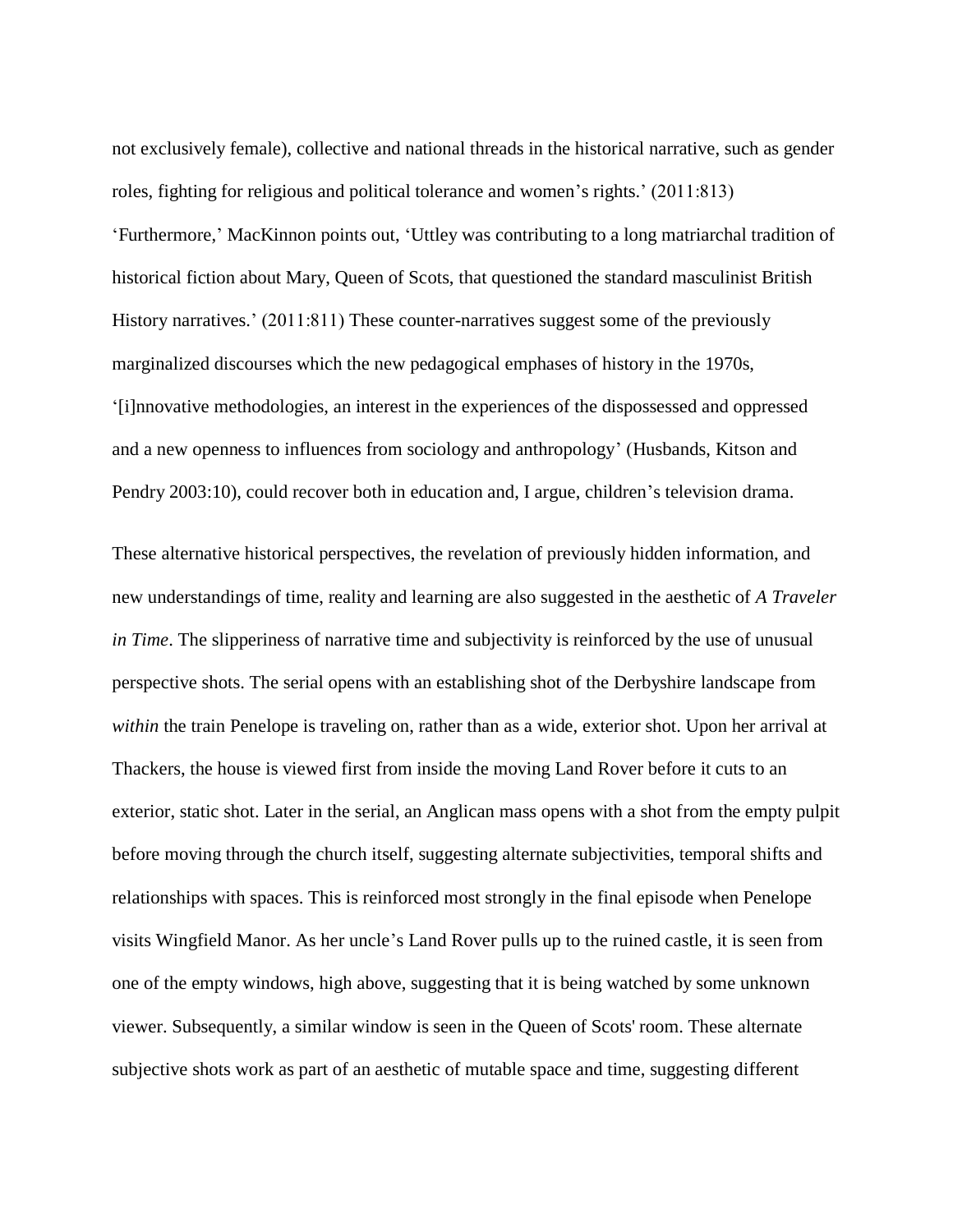perspectives on the *mise-en-scène*; a hidden history to be revealed depending on where the camera moves. This is reinforced by Brooking's use of cross-cutting or reverse shots from alternate perspectives, reframing angles of vision which reveal additional information within the scene. One of these occurs within the sequence with Queen Mary, when prior to the timeslip, Penelope is shown sitting on the same ruined stone window frame. This shot then mixes into one of the Queen sewing, and the following scenes focus upon her exchange with her lady in waiting, Seton. Subsequently, a reverse shot of a wider view of the set reveals Penelope still sitting on the same windowsill as a contemporary, but secret, audience to this historical event. This perspectivist approach to editing, alongside the alternation between subjective and objective shots, works to create an unstable relationship of time and reality.

The grammar of television therefore creates time travel within *A Traveler in Time*, complicating the difference between past and present. There is no fantastic touchstone for the timeslip such as the African carving in *The Georgian House*; there are however several artifacts which appear in both time periods and *indicate* rather than effect the timeslip. Chief among these is the locket containing a portrait of Mary Queen of Scots which Anthony Babington loses in the sixteenth century and Penelope finds in the twentieth. Another is the ribbon which Francis purchases for Penelope at a fair, and which she loses when she timeslips back to the future. Its appearance and disappearance from scene to scene indicates the time periods through which Penelope is moving, and its restoration by her aunt who has found it in an old chest marks her departure from Thackers in the serial's finale. Thackers is haunted not just by the Babingtons but by the physical objects which they made, used and loved, creating a contiguous heritage and suggesting phenomenological approaches to history which may again correspond with suggested changes to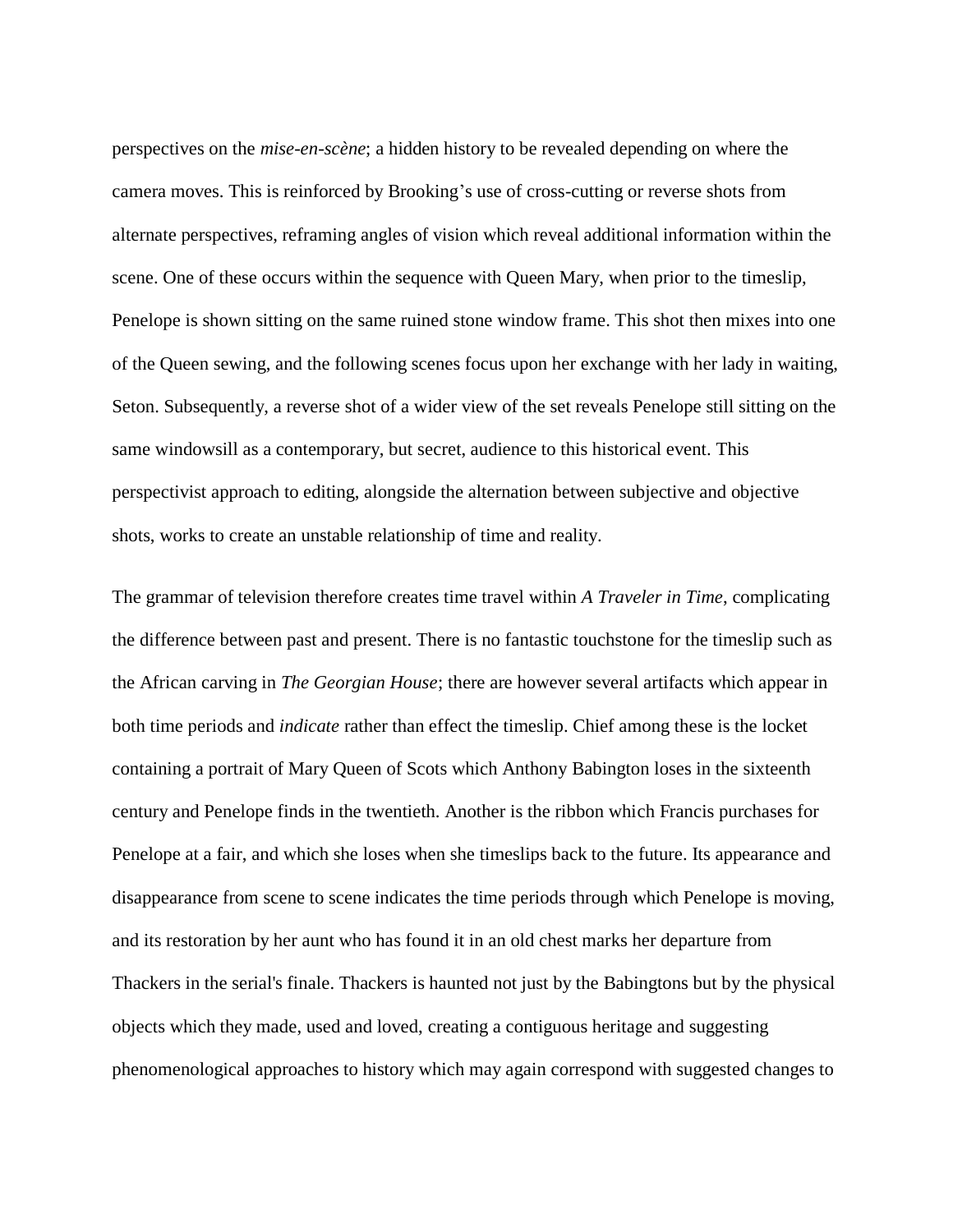teaching history. 'For example,' states the Schools Council's *A New Look at History*,

[M]any history teachers have noted that adolescent pupils, given the opportunity, can respond to the past in a positive way; they can get excited when they touch some object which has survived from the past, or when they see Elizabeth I's signature, whether actually or in facsimile. (1976:7)

These phenomenological encounters reflect the strongly subjective and sensuous reactions Penelope has to the world in and around Thackers in the original text, but also reflect an increasing drive in pedagogy to move outside the merely empirical into the affective. These objects whether in terms of everyday use or the haptic encounter within pedagogy collapse time, and encourage historical learning about objects' production and use. This occurs diegetically when Penelope is given the bobbin boy, a carving made by Jude the kitchen boy, which she admires in the 1970s before encountering its maker in the sixteenth century. The bobbin boy also condenses space, allowing a trapped Penelope to communicate psychically with the mute Jude, a lovely sequence which cuts between Penelope and Jude spatially located to the left and right of the screen, as if in dialogue. The Schools Council publication continued:

[M]any adolescents have an ability to imagine the past, to recreate its actions and its thoughts in drama or role-play, to sympathize with people from the past in discussion or dialogue and even to hero-worship and identify themselves with some of the people of the past. Finally, […] most pupils are capable of the more passive ability of receiving the past and of escaping from the present into it, whether through a story told by a teacher, or through film, or through a book (either of history or historical fiction). (1976:7)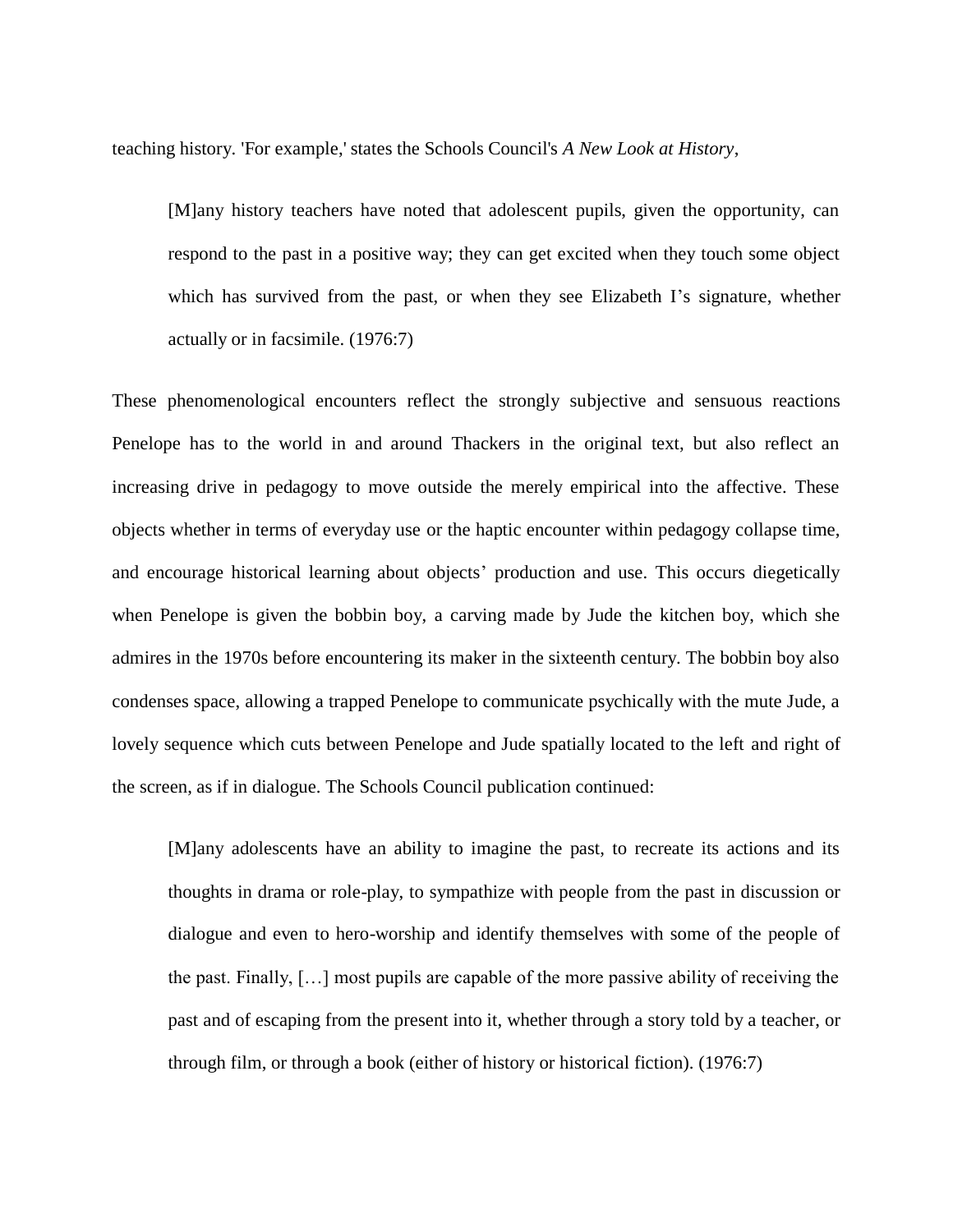*A Traveler in Time* is therefore arguably as historically valuable as *The Georgian House* or even pedagogical methods in writing, re-writing and perhaps more importantly creating a sympathetic interest in history for child and adolescent viewers, a view endorsed by the Schools Council and its pedagogical initiatives of the 1970s.

## **Conclusion**

Following this analysis, it can be seen that both serials open up spaces to question contemporary ideas of history and historiography. The use of the timeslip in both dramas not only creates a dramatic narrative of fantasy and estrangement but articulates 'other' histories and other historiographical approaches. Their unsettling of orthodoxies of history in teaching, television drama and the national past reflects changing priorities in the construction of British citizenship, constitution and childhood. However, each serial also uses the timeslip to suggest divergent possibilities for the present and the future through different inflections upon the value of difference, continuity and change within British society, culture and education.

Rather than making these other histories the site of rupture and radicalism as *The Georgian House* does, *A Traveler in Time* makes them a locus for loss, reconciliation and romance. Penelope attempts to change history to ensure that the values and community of Thackers and the Babington family, and her romance with Francis, will survive, and her ultimate effect upon history is left ambiguous. The events of the Babington Plot and its tragic consequences, the execution of Anthony Babington, his co-conspirators and the Queen of Scots, are not altered by her allegiance to the Babingtons; the serial acts as a prologue to the doom of the family and the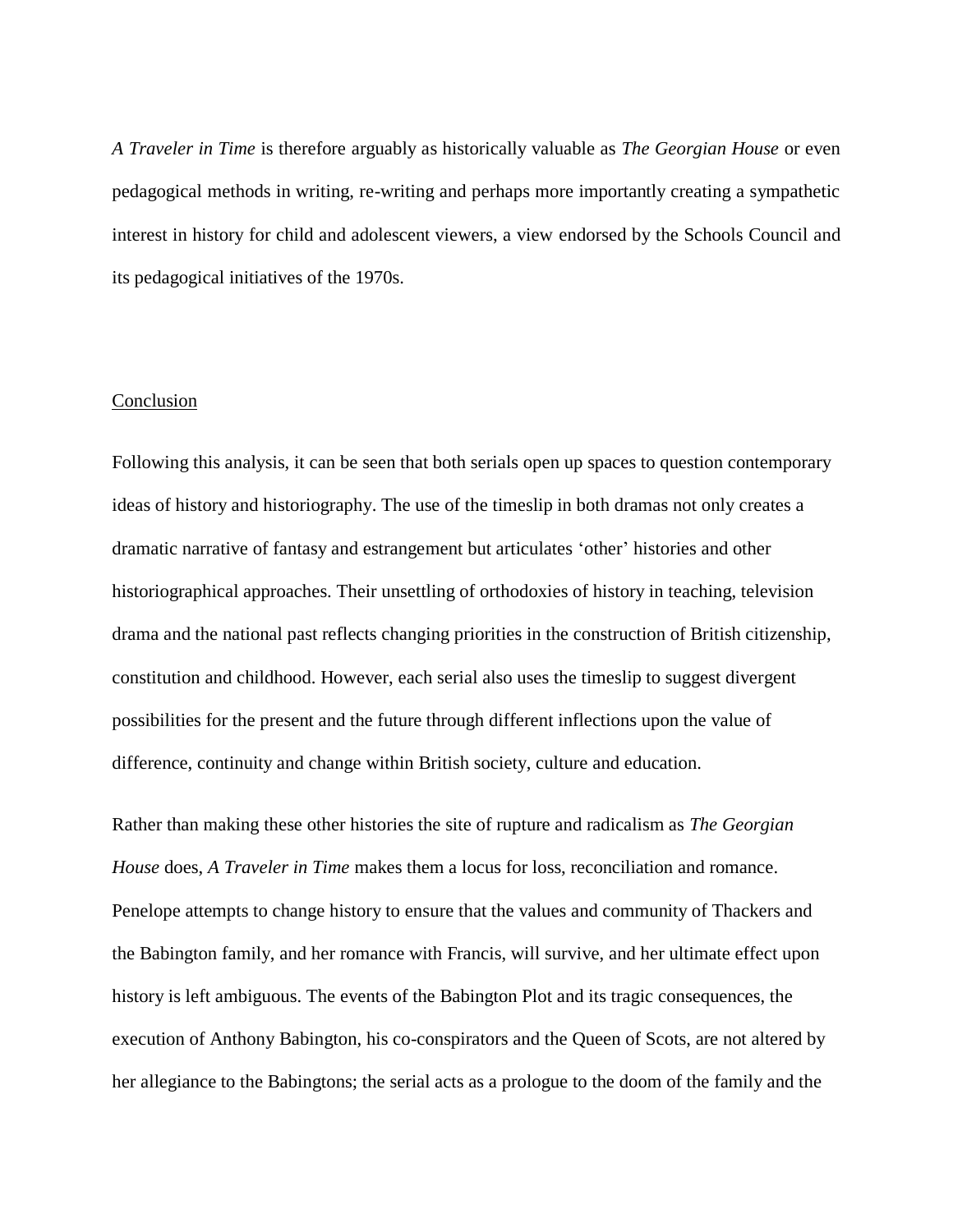Queen of Scots, a fate which the adaptation truncates. The ultimate tragedy in the serial is the loss of childhood and therefore access to the past, as embodied in the ill-starred romance between Penelope and Francis Babington. Its incorporation of working class and feminist histories as well as its emphasis upon the continuities of family and regional identity 'offers an openness to "other" histories' (Cosslett, 2002:244) and to other historical approaches, decentering previous historical and national metanarratives. Ultimately the serial reaffirms the transhistoricity of *local* values made material and contiguous in Thackers and in kinship.

In contrast, Abbie and Dan's actions in *The Georgian House* result in changes to both the past and present but upsets the certainty of valorized national and local identities and the dominant ideology of the 1970s. *The Georgian House* ends with the dismissal of Abbie and Dan from the Museum. Ellis, the ex-military custodian, rejects their changes to history and the positive implications for British citizenship, democracy and multiculturalism. "I don't want to know," he declares, upon seeing the timeslip return them to the present, "I don't want anything to do with it. If you'd put some time in some of the places I'd served, you'd know there are some things you don't meddle with. You leave them alone and they leave you alone. You'll learn, I hope." Abbie and Dan do learn but, unlike Ellis, they learn through the new affective, multicultural pedagogies of the 1970s, enabling them to recover other histories and thereby formulate new models of British and Bristolian identity and citizenship.

Both serials' protagonists ultimately are forced to leave the site of their historical experience, perhaps suggesting the need to apply these newly developed identities and ideologies within the wider world and signifying a move from poiesis to praxis. Despite the differences between the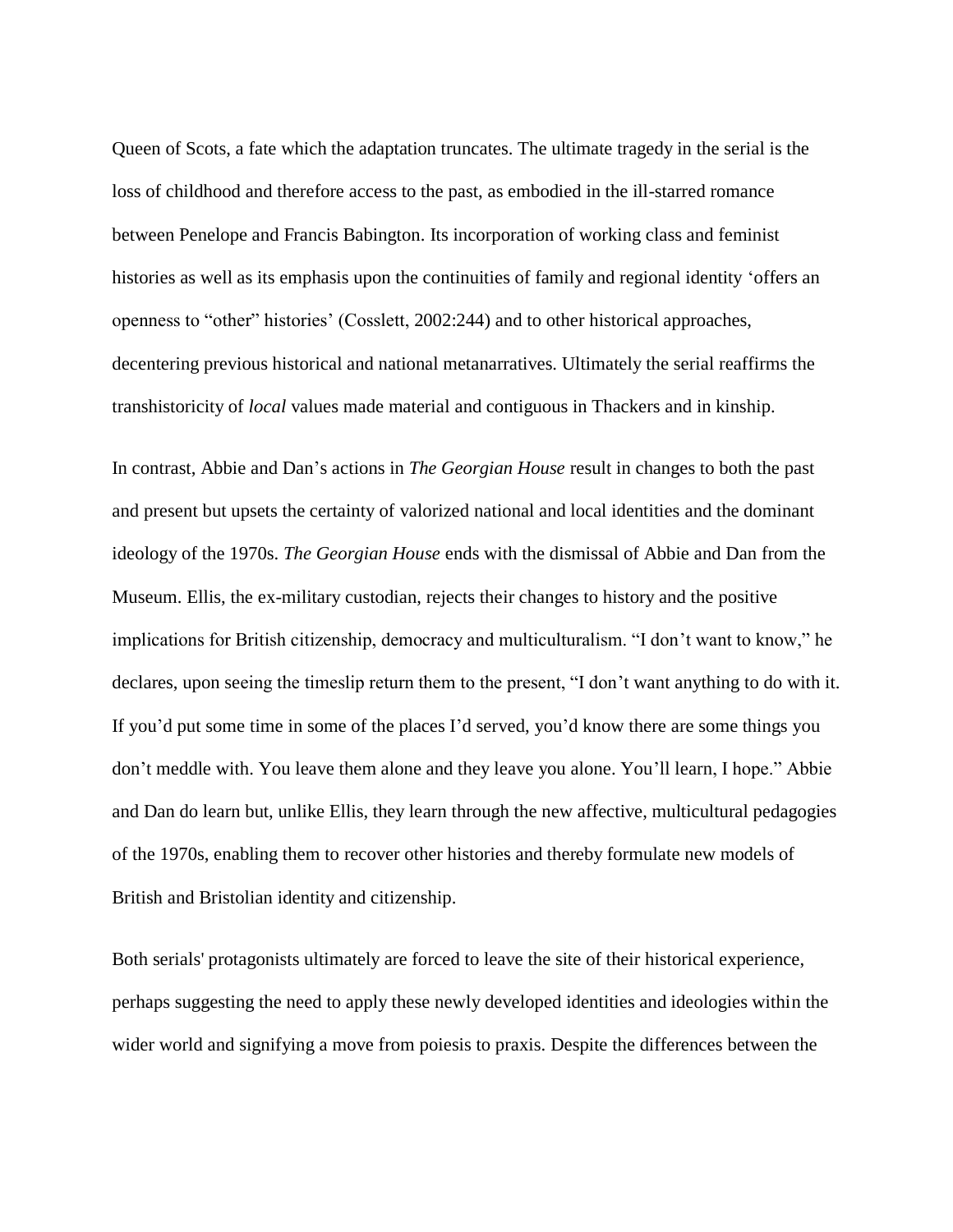aesthetics, production spaces and ideologies in these children's television dramas, the timeslip narrative allows them to examine the potentially dangerous difference between past and present, the recovery of lost or marginalized histories, and the role of the child as a British citizen. Both *The Georgian House* and *A Traveler in Time* re-produce and interrogate the changes to education and historiography during this period, as well as construing the child audience as an active and potentially radical force within British society and national identity, and thereby locate British children's television in the vanguard of the nation's socio-cultural shifts in the late twentieth century.

## Works Cited

Buckingham, David, Hannah Davies, Ken Jones & Peter Kelley. 1999. *Children's Television in Britain: History, Discourse and Policy*. London: BFI Publishing.

Cooke, Lez. 2003. *British Television Drama: A History* London: BFI Publishing.

- Cosslett, Tess. 2002. 'History from Below': Time-Slip Narratives and National Identity. *The Lion and the Unicorn* 26(2). 243-253.
- Hall, Linda. 1998. Aristocratic Houses and Radical Politics: Historical Fiction and the Time-Slip Story in E. Nesbit's The House of Arden. *Children's Literature in Education* 29(1). 51-58.

2003. Ancestral Voices—'Since Time Everlasting Beyond': Kipling and the Invention of the Time-Slip Story. *Children's Literature in Education*. 34(4). 305-321.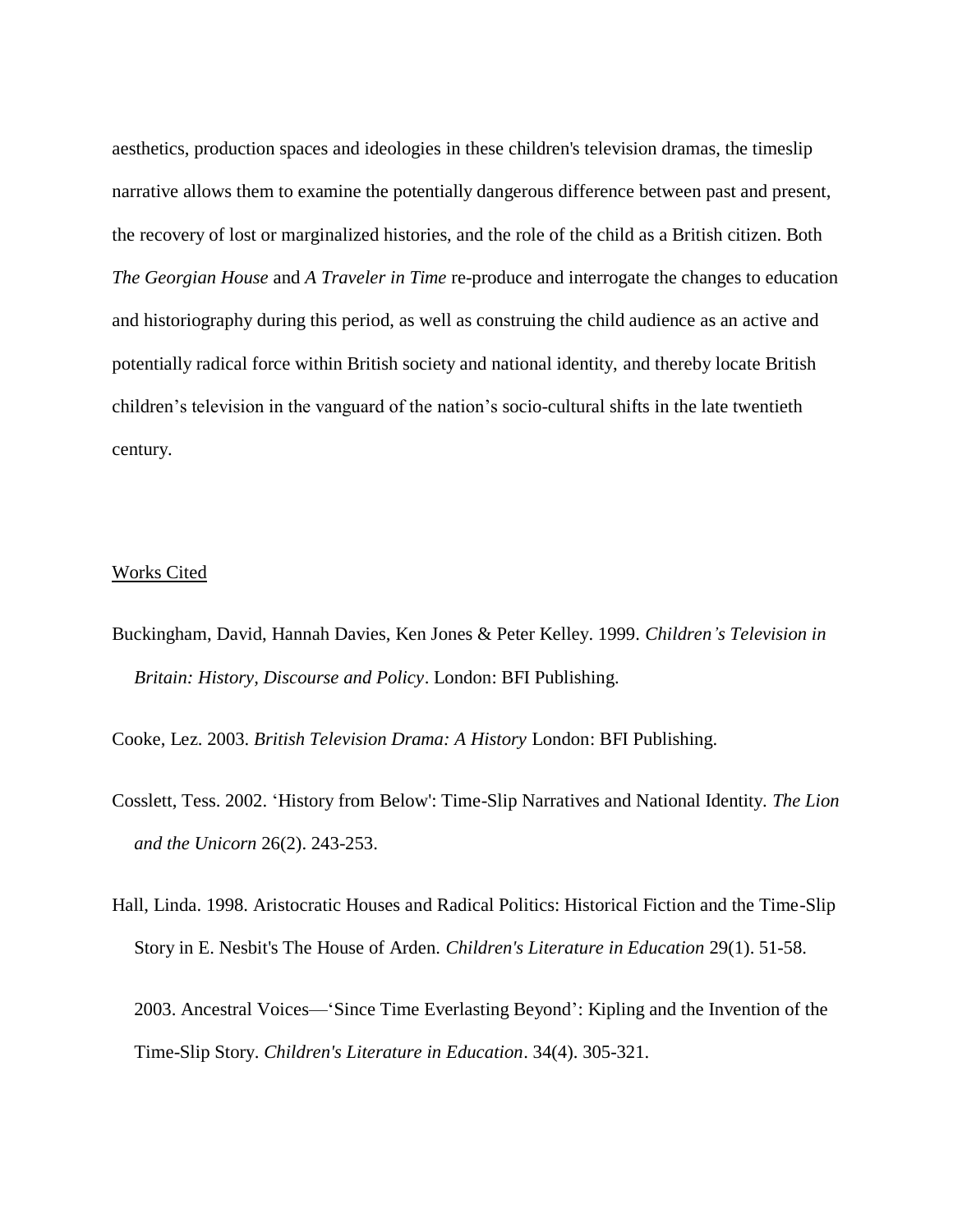- Hunt, Peter. 1987. Landscapes and Journeys, Metaphors and Maps: The Distinctive Feature of English Fantasy. *Children's Literature Association Quarterly* 12(1). 11-14.
- Husbands, Chris, Alison Kitson & Anna Pendry. 2003. *Understanding History Teaching: Teaching and Learning about the Past in Secondary Schools.* Maidenhead, Berkshire: Open University Press.
- Kowaleski Wallace, Elizabeth. 2006. *The British Slave Trade and Public Memory*. New York: Columbia University Press.
- Lyotard, Jean-François. 1979; 1984. Translated by Geoffrey Bennington & Brian Massumi. *The Postmodern Condition*. Minneapolis: University of Minnesota Press.
- McArthur, Colin 1978 (Reprint 1980) *BFI Television Monograph 8: Television and History* London: BFI Publishing.
- MacKinnon, Dolly. 2011. 'That brave company of shadows': Gender, National Identity, and the Formation of Children's British History in Alison Uttley's A Traveler in Time. *Women's History Review* 20(5). 809-827.
- Nodelman, Perry. 1985. Interpretation and the apparent sameness of children's novels. *Studies In The Literary Imagination* 18(2). 5-20.
- Schools History Project. 1976. *A New Look at History: Schools History 13-16 Project* Edinburgh: Homes McDougall Ltd.

Wheatley, Helen. 2012. Uncanny Children, Haunted Houses, Hidden Rooms: Children's Gothic